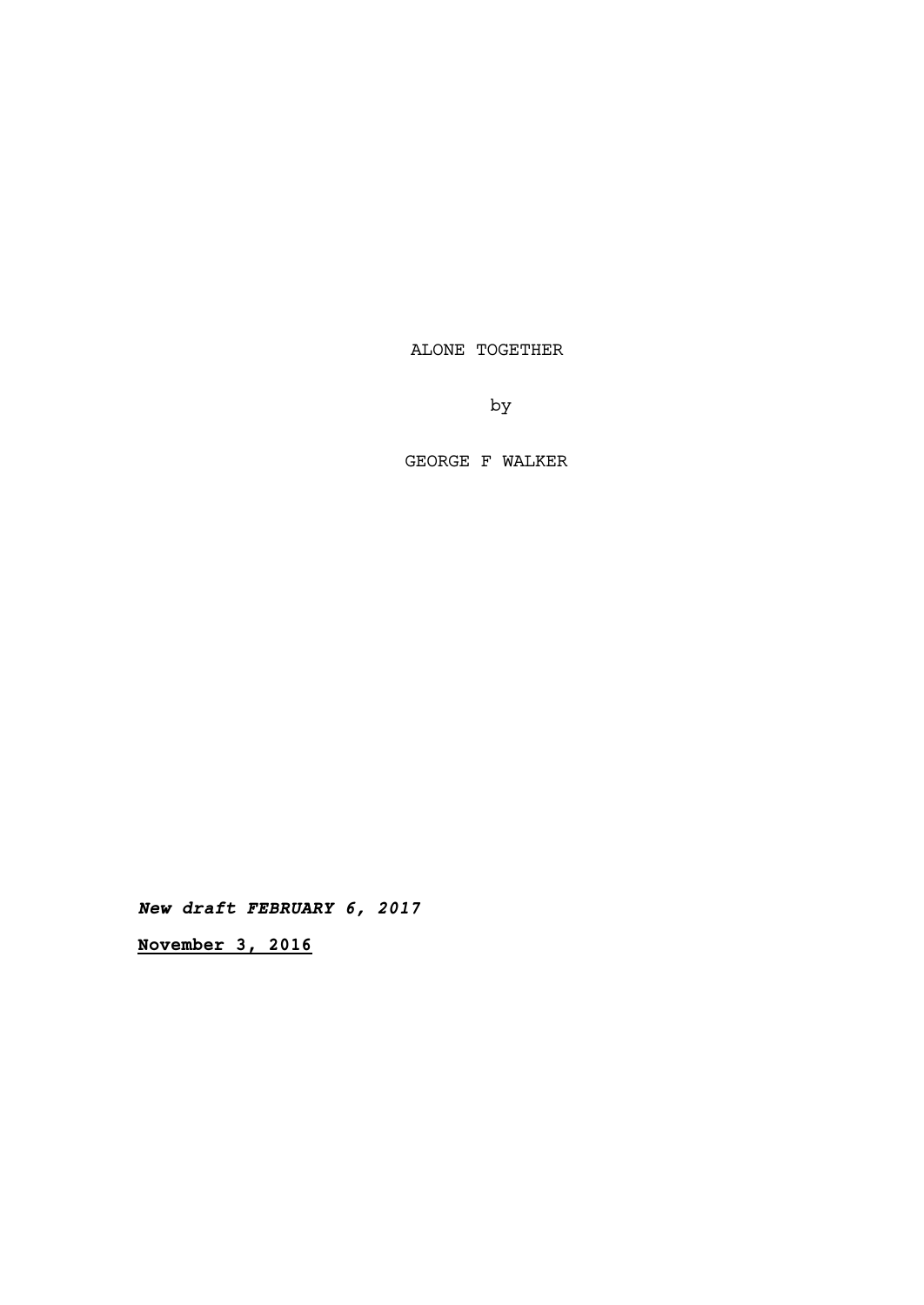Begins in darkness

Sirens blaring. Horns sounding. People yelling.

Lights

On the street, at the opening to an alley.

Jess is watching as police cars and ambulances scream past.

Cara sits against the wall of an old brick building, covering her ears. Jess is 16. Cara is 15.

> JESS Okay, we gotta go. This is too much. I mean really... (turns to Cara) Get up. We're outta here.

Cara doesn't respond.

JESS (CONT'D) Did you hear me? We're going!

CARA (lifting head) Where?

JESS Home. This is too much. It's like there's a war going on or something.

CARA There was a war going on at home.

JESS Not like this. We gotta go. Come on. It's time.

CARA Just like that? It's time just like that.

JESS Not just like that. I've been thinking about it for awhile.

CARA What's awhile?

JESS

Three days.

CARA We've only been gone three days.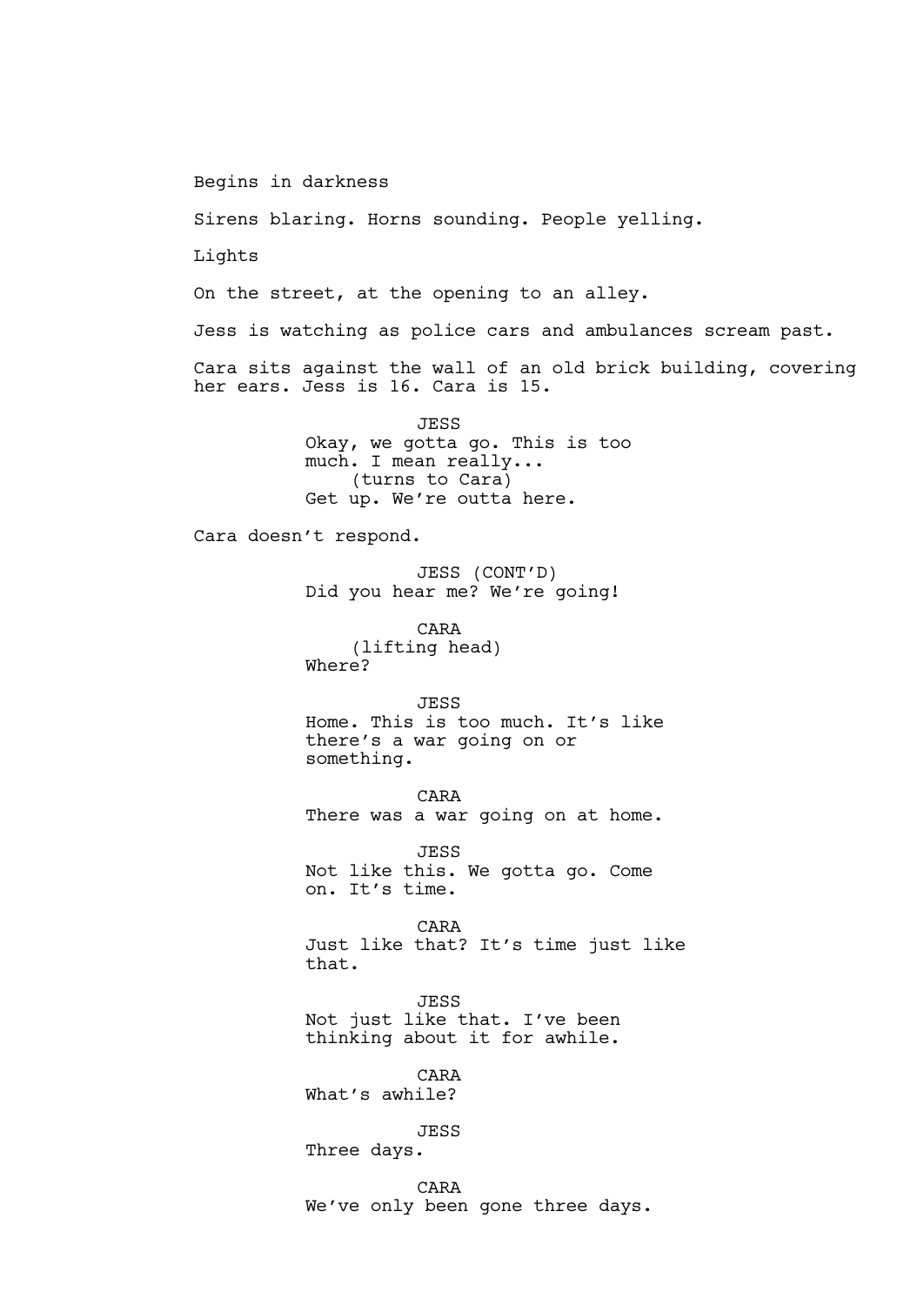JESS

Right. And now we're going home. Because I'm pretty sure it's getting worse out here.

CARA You're just nervous.

JESS And you're not? Not even after last night. You were almost snatched.

CARA

Almost.

JESS Almost means you coulda been.

CARA No, almost means I wasn't.

Another fire truck passes.

JESS You're lucky I was there.

CARA Just like you promised you'd be when we left.

JESS

Well maybe I *can't* be there all the time. I mean if we don't go back, and we don't let them put us into foster care, I have to get a job, right.

CARA Doing what?

JESS

I dunno.

CARA You've never had a job.

JESS

So what?

Silence on the street. They both listen.

CARA

It's okay. They were going somewhere else, so it's okay where we are.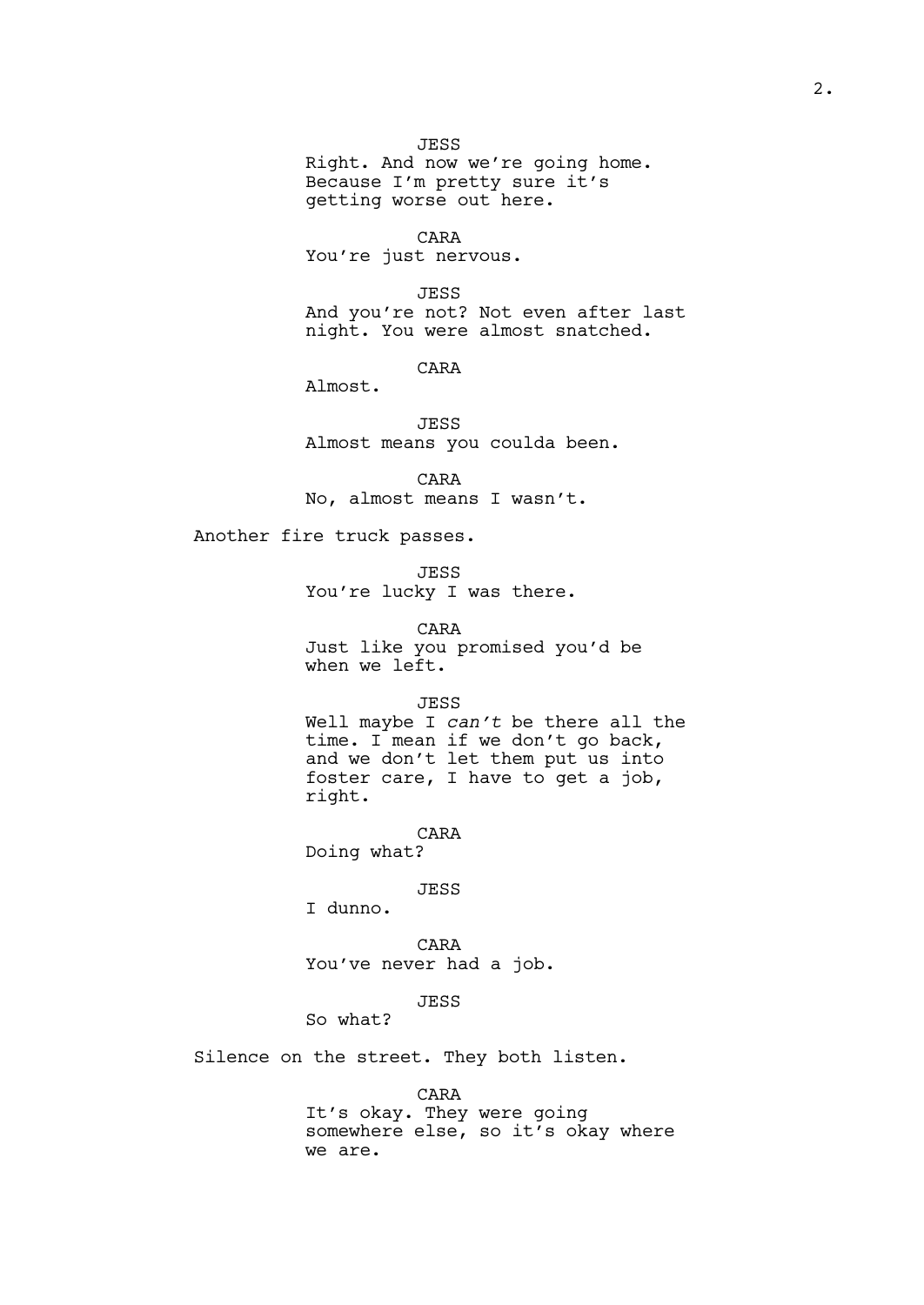JESS For now, you mean. We should go home.

CARA It's worse at home.

## JESS

Worse than that garbage hotel with those idiots banging on our door all night? Worse than that shelter with everyone in there looking like-

CARA Like they were nuts. Like mum.

JESS No. Not like mum.

# CARA

Right. Nobody there was as out of it as mum is. They weren't yelling at us in a made-up language like she does.

JESS

No but--

## CARA

Anyway we're not in that shelter now, are we? And if it starts to look like bad stuff's gonna happen we'll just hide.

JESS

Where?

CARA (gestures into alley) Down there.

#### JESS

Great plan. We'll put ourselves into total darkness where someone can murder us without being disturbed. We were safer in our house.

CARA

No! We weren't! She coulda done anything. Burned the place down. Smashed in our heads with a hammer. It was just a matter of time, Jess! I know it!!

JESS

Okay calm down. I'm just worried about our situation, that's all. (MORE)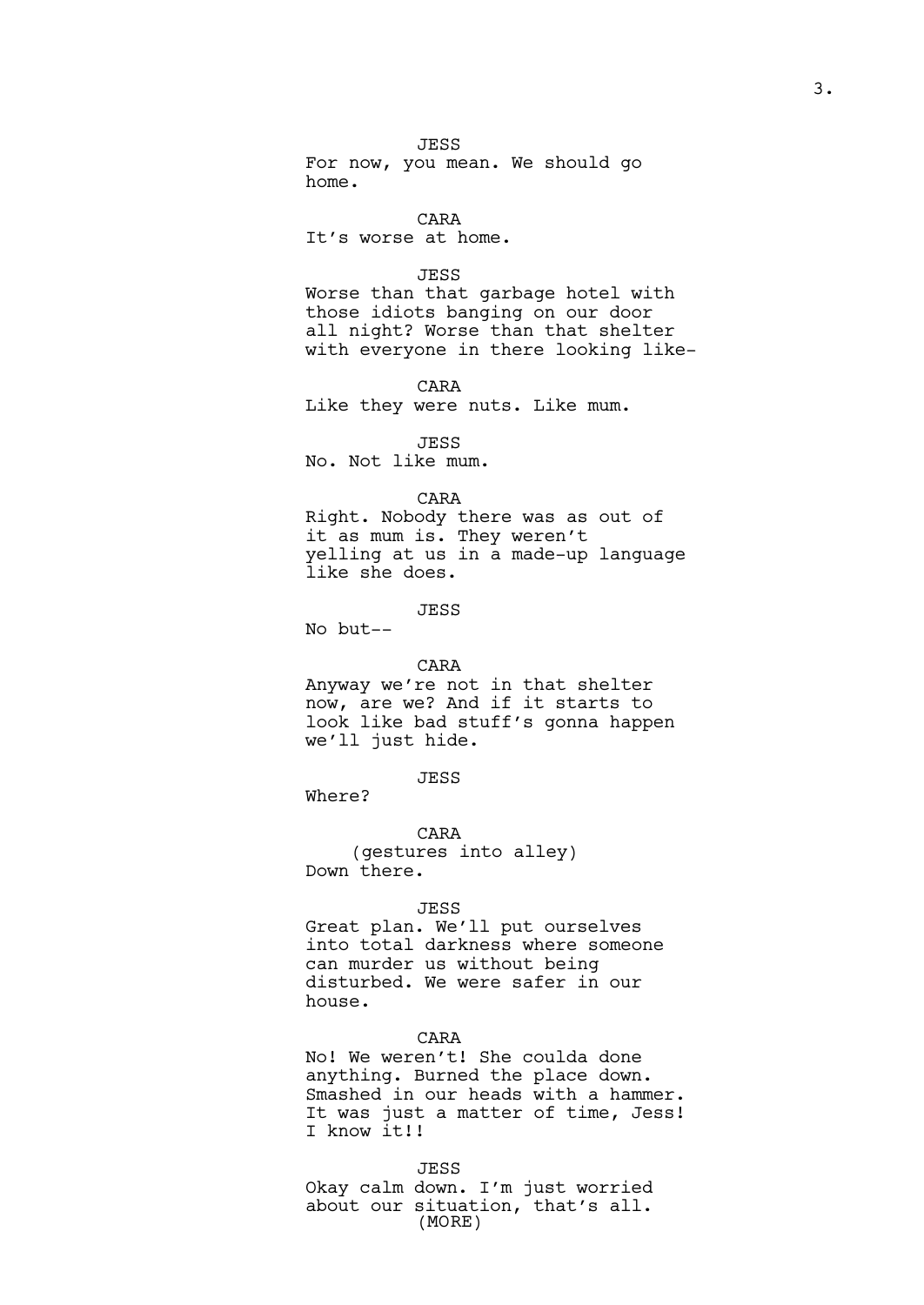JESS (CONT'D)

We need to find a way of at least getting off the street.

### CARA

Well like you said, you could get a job. Maybe you could be someone who cleans up. Like that girl cleaning up the food court yesterday.

JESS

That one you talked to?

CARA

Yeah. She was nice. Most of the people we've met so far have been pretty nice.

# JESS

Except for the creeps who said really gross shit and banged on our door almost every hour... and that guy who tried to snatch you.

#### CARA

Yeah. Except for them. And I still think that guy just wanted to talk.

JESS

Yeah, sure. Talk about what?

#### CARA

I dunno. I just don't like thinking that everyone is out to hurt us like mum always said they were. That we couldn't trust anyone about anything. It's like she enjoyed scaring us. Do you think she hates us.

#### JESS

I don't think she knows how she feels about us anymore. She needs help.

#### CARA

So go help her.

#### JESS

And leave you out here alone?

#### CARA

I'll get another dog.

# JESS

If you get another dog, you can't get into the shelters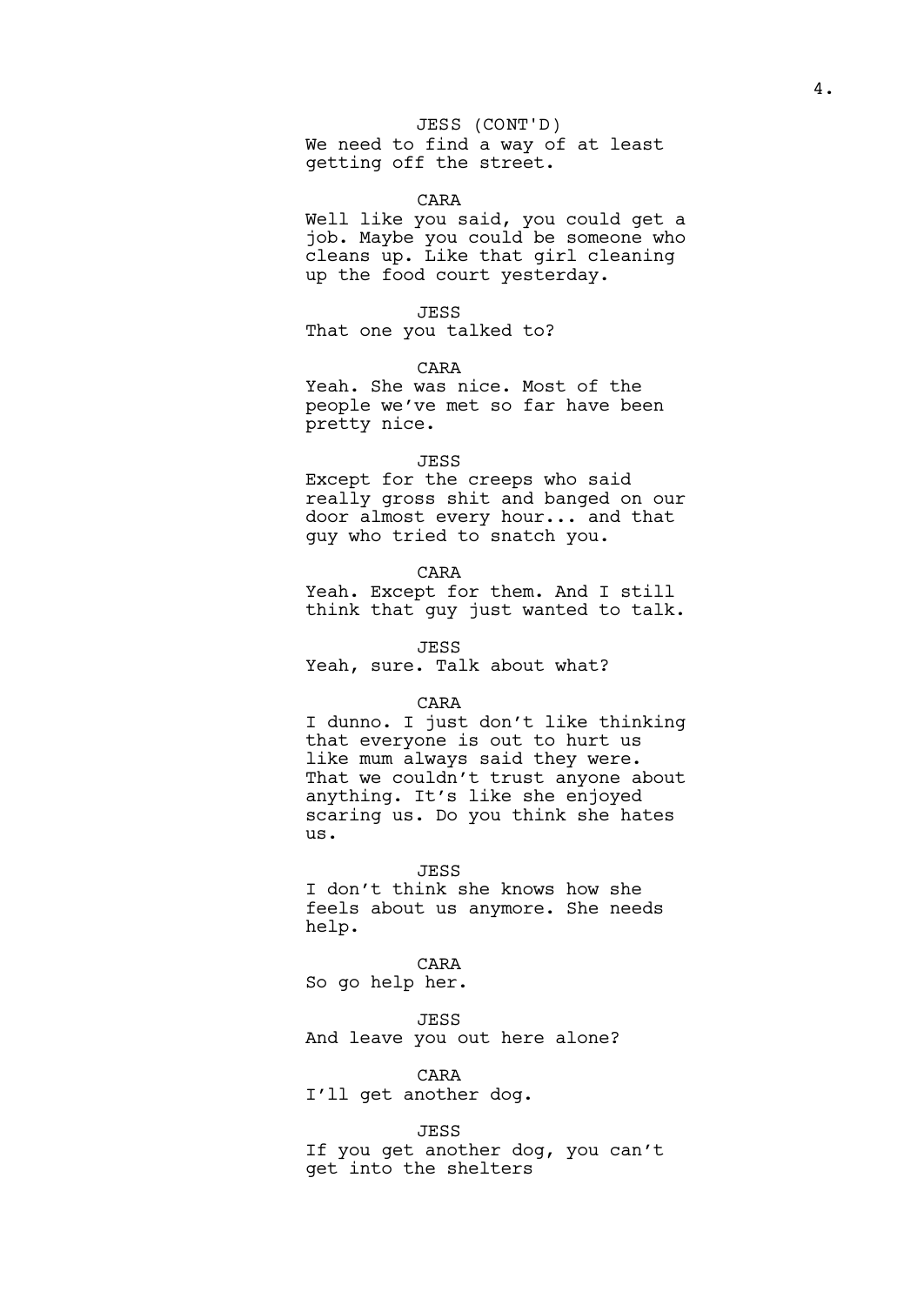CARA I'll feel safer with a dog.

JESS Until one of your friends steals it.

CARA He wasn't my friend.

JESS He wanted to be. When you told him to keep his hands off you, he stole Marco.

CARA That was some other guy.

## JESS

What?

## CARA

Some other guy did the groping. It was Simon who stole Marco. And maybe he'll bring him back.

JESS Why would he do that?

CARA

Maybe he just needed him for something.

JESS

Like what?

CARA

To scare someone. He wasn't a bad guy really.

# JESS

No just a guy who needed a dog to scare someone with.

# CARA

I'm just guessing. Anyway, he wasn't the groper. So you shouldn't get them mixed up. It's not fair.

### JESS

It's not fair. Wow. Look, neither dude was okay. Not the groper, not the dog thief. And out here there's guys like that all over the place. Girls too. Like that bitch who spit on you.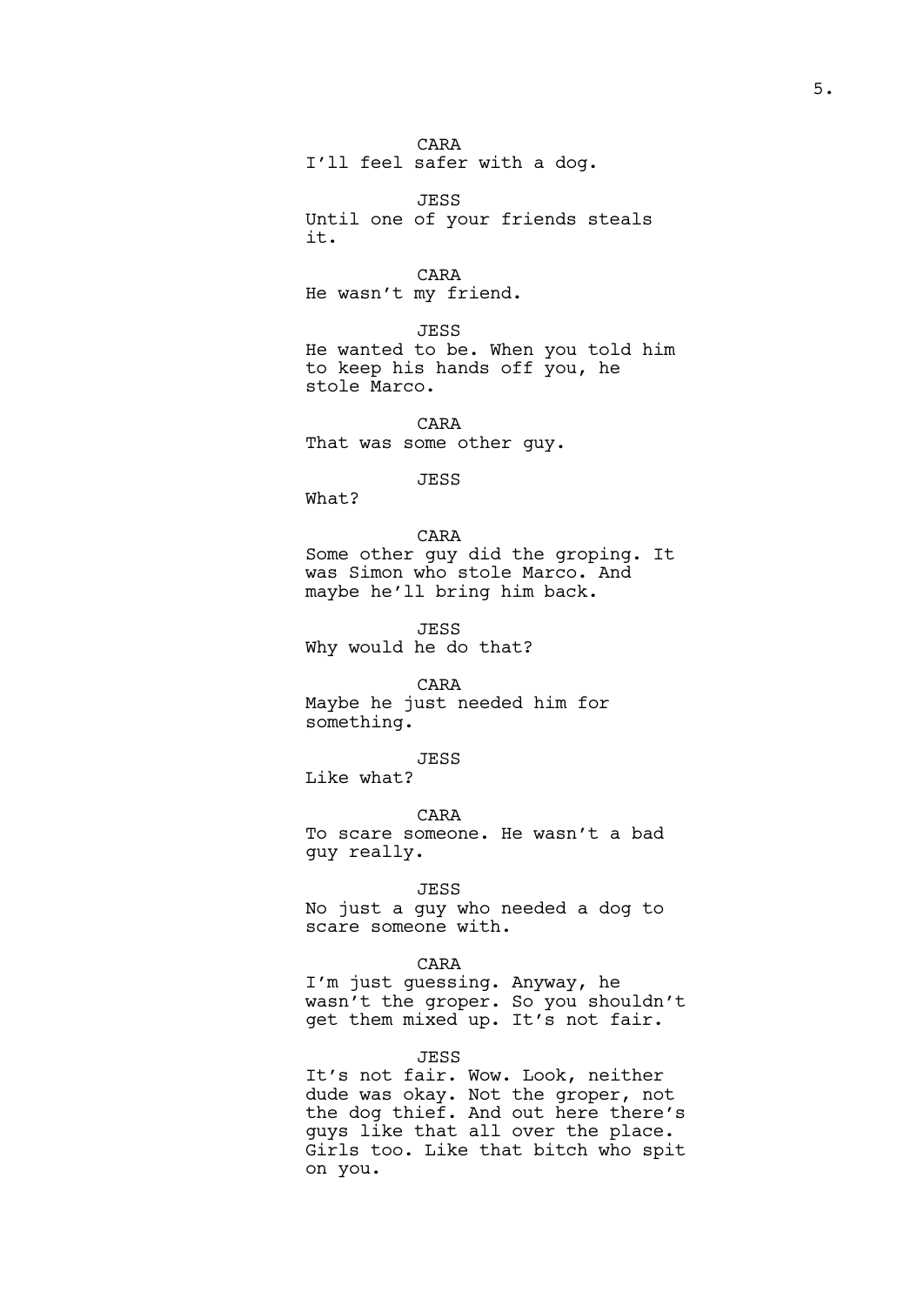CARA Yeah, what was that about?

JESS She saw her boyfriend checking you out.

CARA Okay that makes sense.

JESS No it doesn't. What kind of idiot spits on someone because of that?

CARA

I would.

JESS No you wouldn't.

CARA I might. Under certain circumstances.

JESS

Like what?

CARA

Like *that*. If some guy I'm with checks out another girl, I might spit on her.

JESS Why not spit on the guy?

CARA I might spit on them both.

JESS Why not *just* the guy? What did the girl do wrong except be there.

CARA

She coulda been smiling at him or something. Anyway, we'll see how I feel if it ever happens.

JESS Well whatever happens, don't spit okay. Not on anyone.

CARA Not even if I'm being attacked?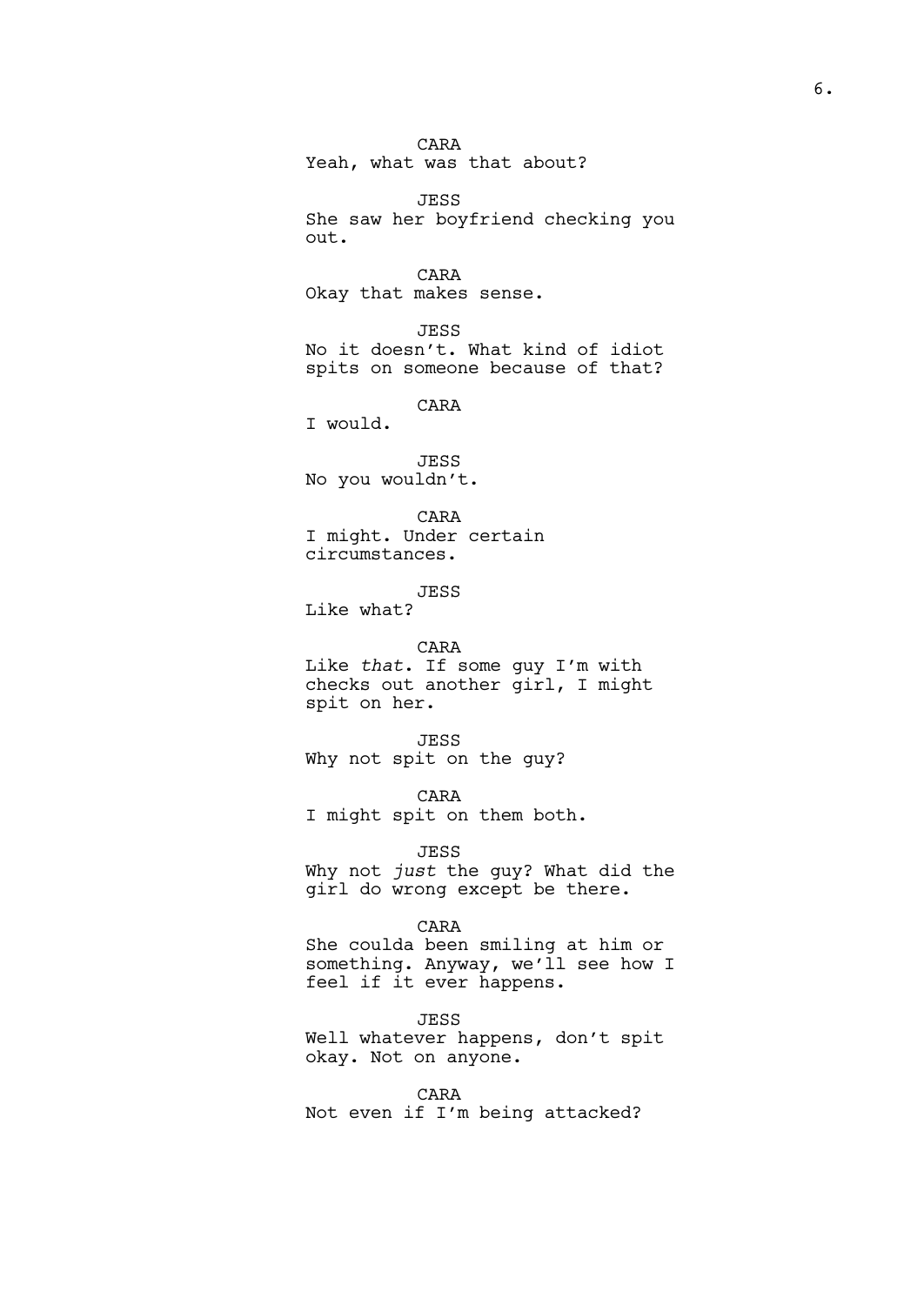# JESS

If you're being attacked you do whatever you need to do to save yourself. You punch, you kick, you scream...

## CARA

But I don't spit.

### JESS

Well what good would spitting do?

CARA Make me feel better? Like maybe it did for you when you heard Maria Denzigger saying all those bad

things about mum. JESS

I didn't spit on her. I punched her in her mean stupid face.

CARA You spit on her first. I was there.

JESS Well there you go. You start with spitting next thing you know you're punching. Next thing after that, you're suspended.

Cara looks hard at Jess

CARA What makes you think you can help her all of a sudden? I mean Mum.

JESS I know who you mean.

## CARA

So?

# JESS

So I don't know if I can help her. Not really. But I think I should try some more.

CARA The doctors and everyone else gave up trying.

JESS I'm her daughter.

CARA So am I. You think I should try too, I guess.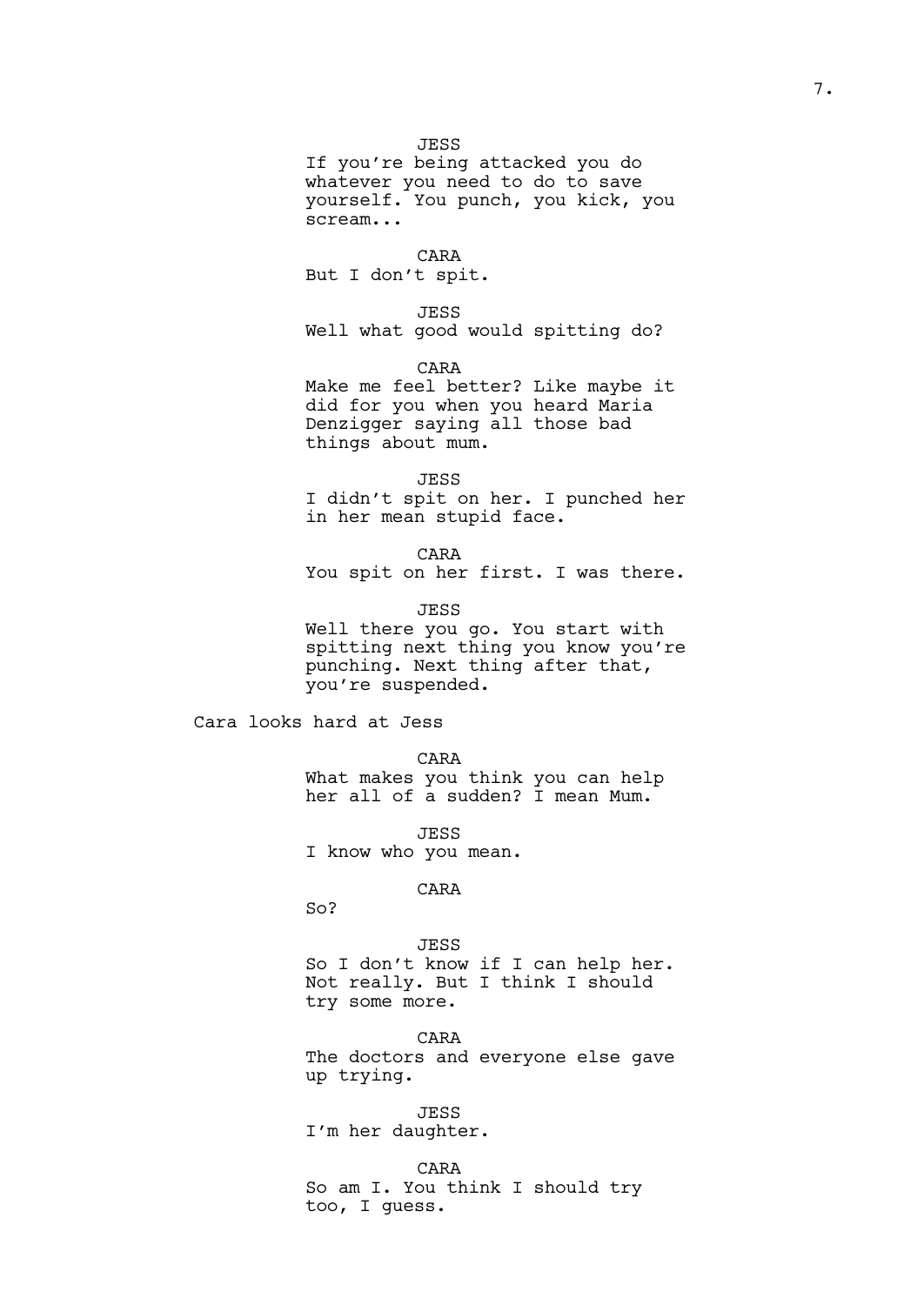JESS Only if you want to. And you don't, right?

CARA Well I might if she'd stop screaming at me.

JESS

How about we go back and you just ignore her.

CARA

And those crazy people she brings home sometime, I should just ignore them too? That old guy who never talks, just stares? That woman with the bread wrappers around her feet?

JESS They're all sick.

CARA

No kidding.

JESS She collects them off the street because she--

CARA

She what? Feels bad for them?

JESS

Or maybe she just, you know... connects or something. Gets what they're going through.

CARA She should only be worried about what *we're* going through.

JESS

She probably doesn't even know where we are.

# CARA

Right. Anyway I meant before... when were at home. She should have been a hell of a lot more "connected" to us.

JESS

It doesn't help to just be mad at her, Cara.

CARA

It's better than feeling sad or confused about her. A lot better.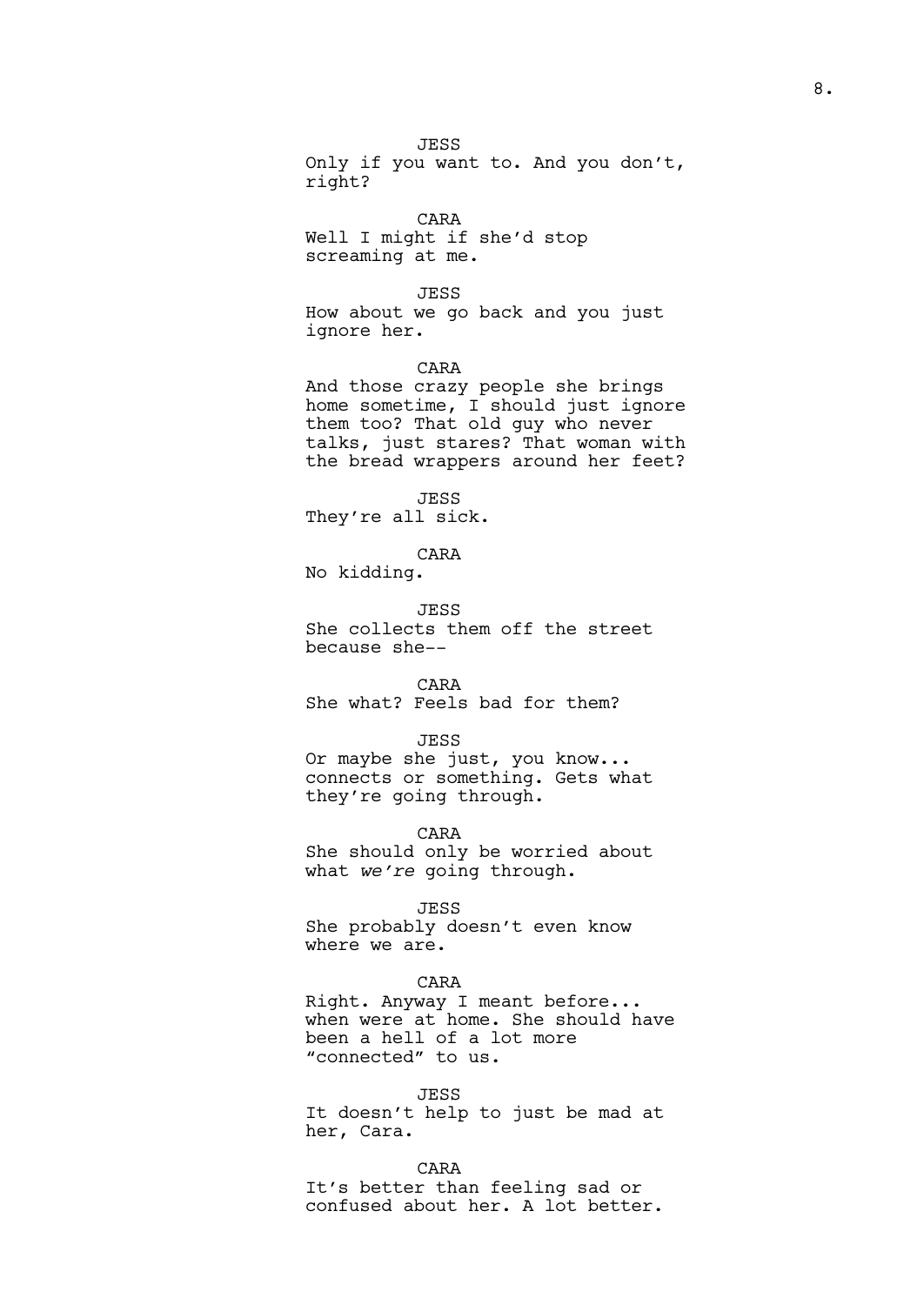## JESS

Okay. If you say so. Anyway if we go back I'll keep all those people she brings in away from you.

## CARA

You mean you'll try.

### JESS

No. I'll do it. Trust me.

## CARA

No. One of those sickos is going to kill me if I go back there, and you won't be able to do anything about it. Might even be Mum. She tried once.

# JESS

No she didn't.

## CARA

She threw a bottle at my head.

JESS

You think she wanted to kill you when she did that?

## CARA

Yeah I do. You think she was just trying to scare me? She could scare me just by looking at me. I'm not going back there. I mean it. You try to take me back I'm gonna lose my shit on you.

JESS Right. Okay. So...

# CARA

How much money do we have left?

JESS Sixty-seven dollars.

## CARA

Can we get a room with that?

JESS

Maybe. But it won't be very nice.

#### CARA

Will it be be nicer than that park where we were last night?

#### JESS

I guess. But what happens tomorrow night?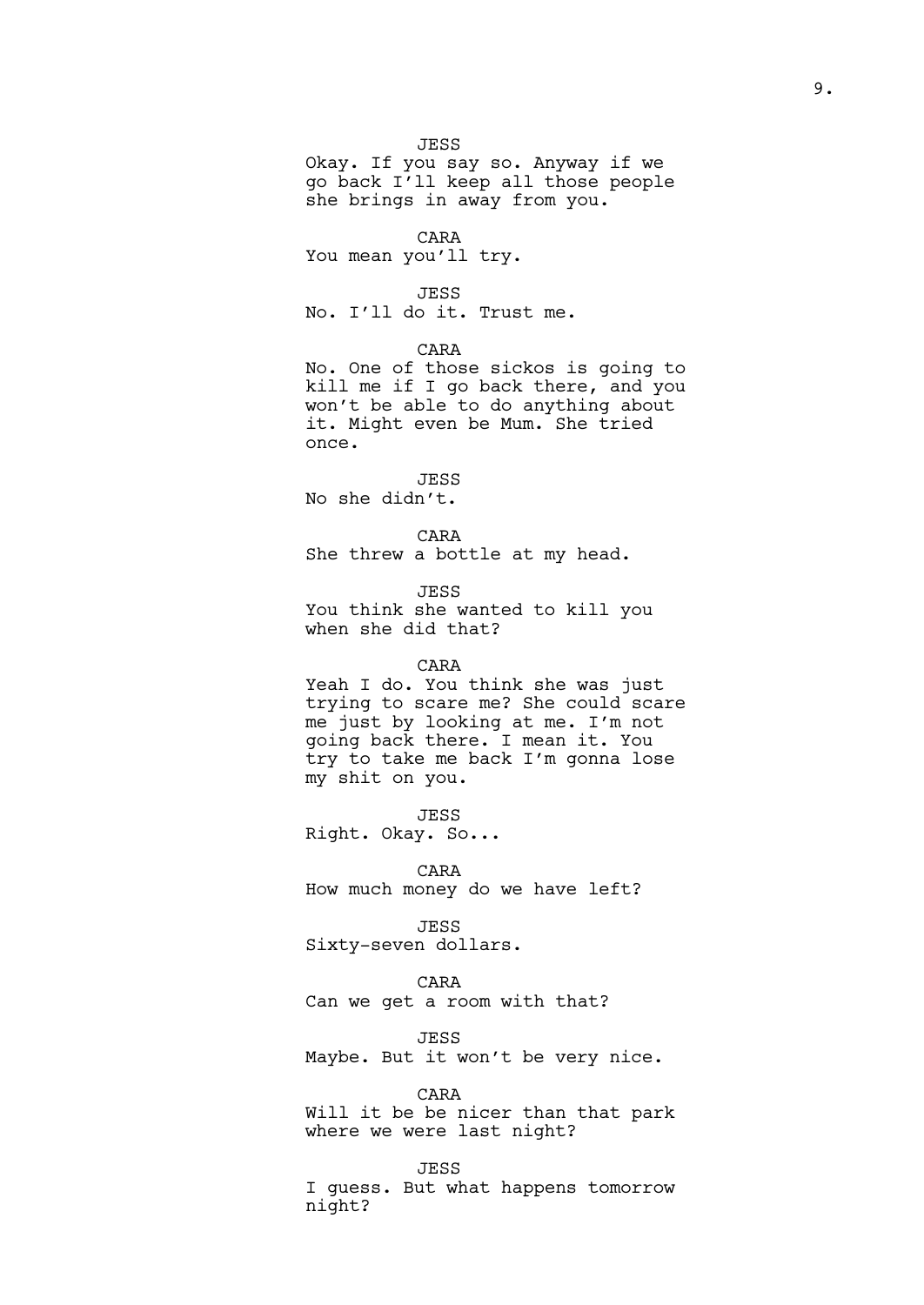# CARA

I don't know. Maybe we have to start asking for money.

**JESS** 

You mean begging.

## CARA

Do we have to think of it as begging? Maybe we could think of it as us just giving people a chance to help out. I mean look at us. You're right. I'm basically a kid. And... we're girls.

#### JESS

So what? Didn't you see all those girls in the park. Some were younger than us. And they looked pretty messed up too.

## CARA

You saying there's too much competition?

JESS

What? No. I'm saying if they don't care about them, why will they care about us?

#### CARA

Those girls all had tattoos, Jess. I think that turns people off. I pretty sure we'll have more luck.

#### JESS

Because we don't have any ink on us. And you'll really be okay doing that? Sitting on the sidewalk with a Tim Horton's cup in front of you.

#### CARA

As long as you're there. I mean I can't do it by myself. Maybe eventually but--

#### JESS

How long do you think we can do this? Live like this?

# CARA

Depends.

### JESS

On what?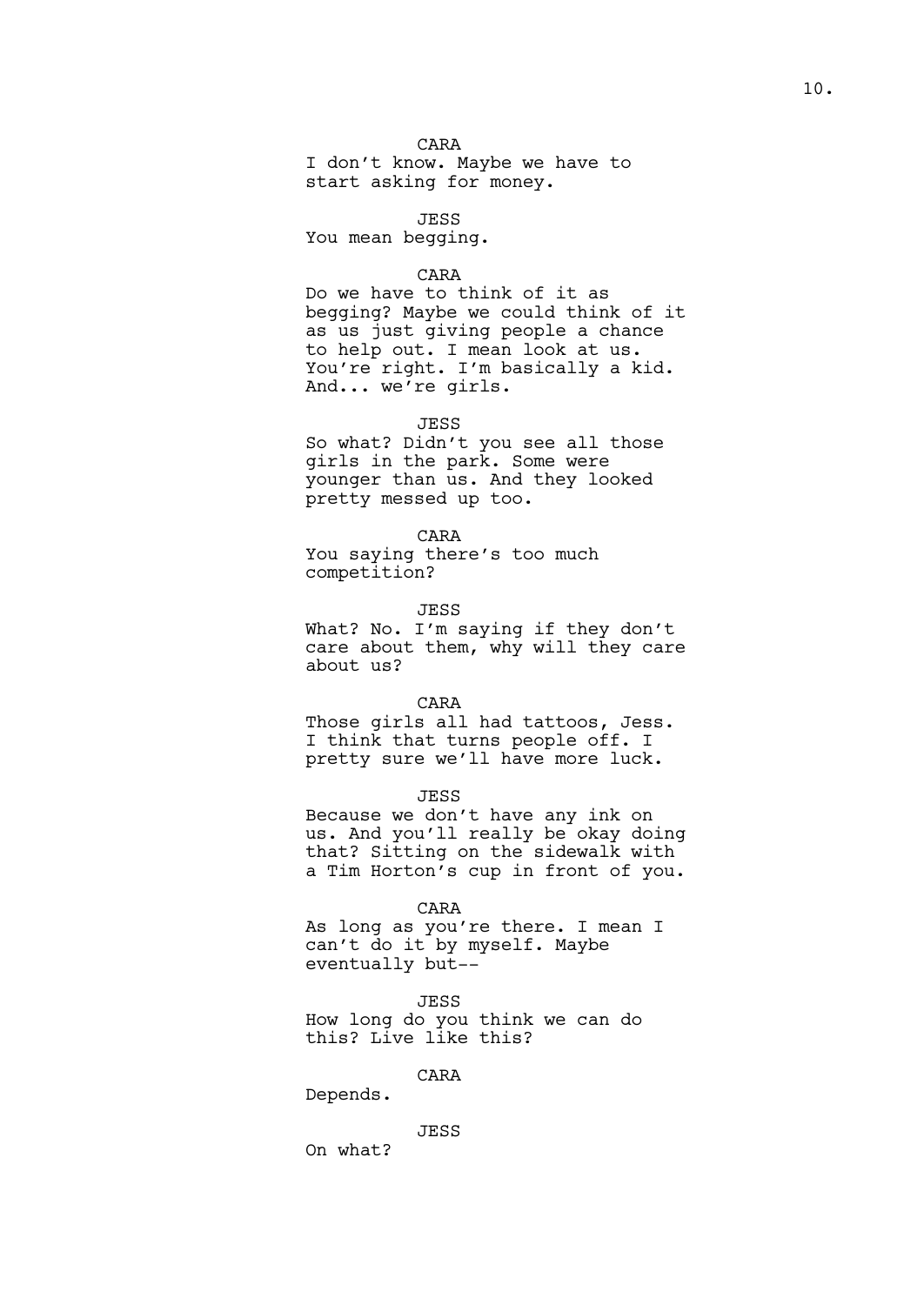CARA On lots of stuff. I dunno. What do you think?

JESS I think we have to go home.

# CARA

Suppose we don't. Suppose we make enough money so that we never have to go home.

JESS By cleaning up food courts?

CARA No. Something better.

# JESS

Like what?

### CARA

I dunno. But someone as smart as you are, you'll get a good job eventually. We'll get an apartment and things will get better.

JESS

Right. And until all that happens--

#### CARA

We do whatever we need to do so we don't have to live with Mum or anyone else.

#### JESS

What about school. While I'm working at this great job you think I'll get, I'm not gonna let you just drop out.

#### CARA

Okay so I'll stay in school.

# JESS

And you think you can just walk back in there now. They'll know you ran away, and they'll make you go home just like they did when you left before. They called the cops. And the cops brought you right back to the house.

## CARA

It's different this time. You're with me. You can just tell the teachers that you've got it all under control.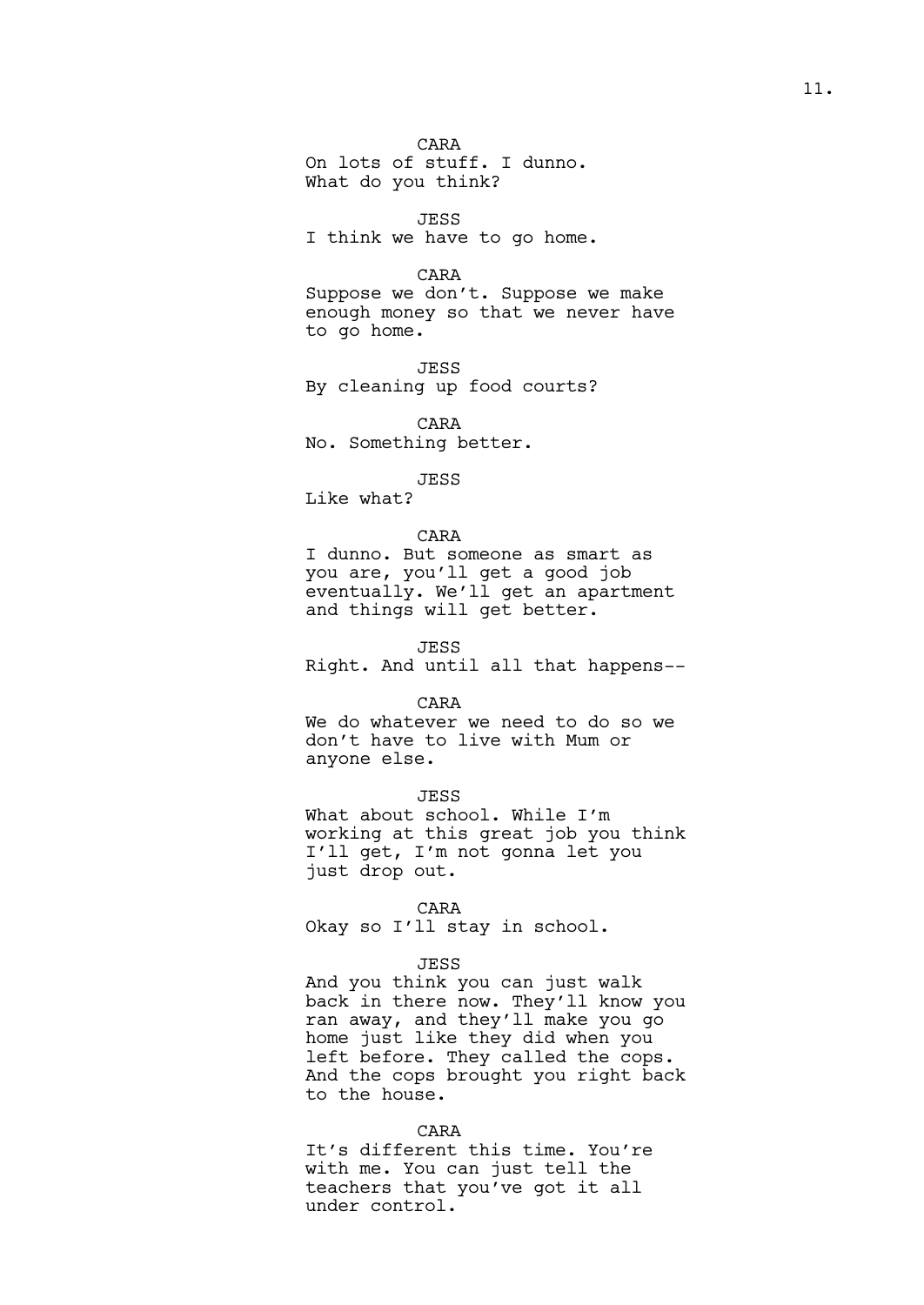JESS They'll need to hear that from an actual adult. Maybe if we had an aunt or someone...

#### CARA

Yeah. And how come we don't? Not just no aunts or uncles or a grandparent. We haven't got anyone. All the kids in school have families who help. Where's ours?

JESS

They're nowhere. They don't exist. And that's just the way it is. Some day it's gonna be different. We can make our own families. I think about that a lot. We can have our own kids. And they can be there for each other and--

CARA

You think about that?

JESS

All the time.

Simon saunters on. He is somewhat older than the girls and looks like he's been on the street for quite awhile. Wiry, a bit unsettled.

SIMON

Hey... How's it goin'?

JESS

Where's our dog, Dirtbag?

SIMON Yeah that's why I'm here. To give you your share.

JESS Our share of what?

SIMON Of what I got for him.

JESS

What's that mean? You sold him?

CARA You sold our dog?

SIMON Yeah... so you get half, right. Half of the fifty.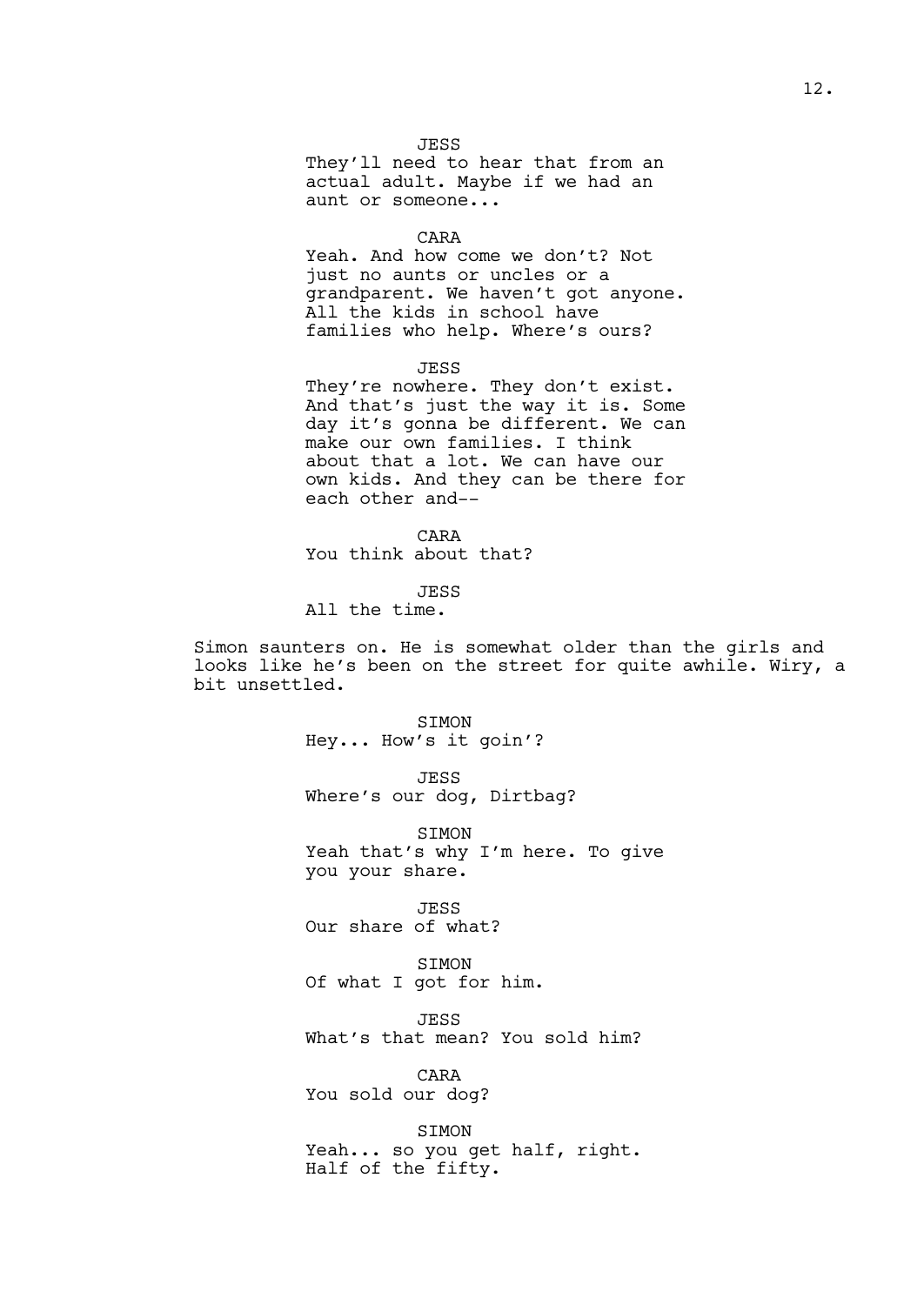JESS

What the...

SIMON

You want more? Half is pretty fair because I'm the one who--

CARA

He was our dog. You can't sell our dog, man.

SIMON Except I did. Because of our circumstances, right. I mean I thought--

CARA We need him back!

SIMON No you don't.

JESS (approaching)

Yeah we do. So go do that. Go get him back!

SIMON No it's a done deal. The old guy took a big liking to him and that was that.

JESS What old guy? Where?

SIMON In the park. He already had a dog with him, but your dog and his got along real well so he--

JESS Go get him back.

SIMON That can't happen.

JESS (moving in) Go get Marco back right now!

SIMON His name's Marco? I like that.

JESS

Who cares!?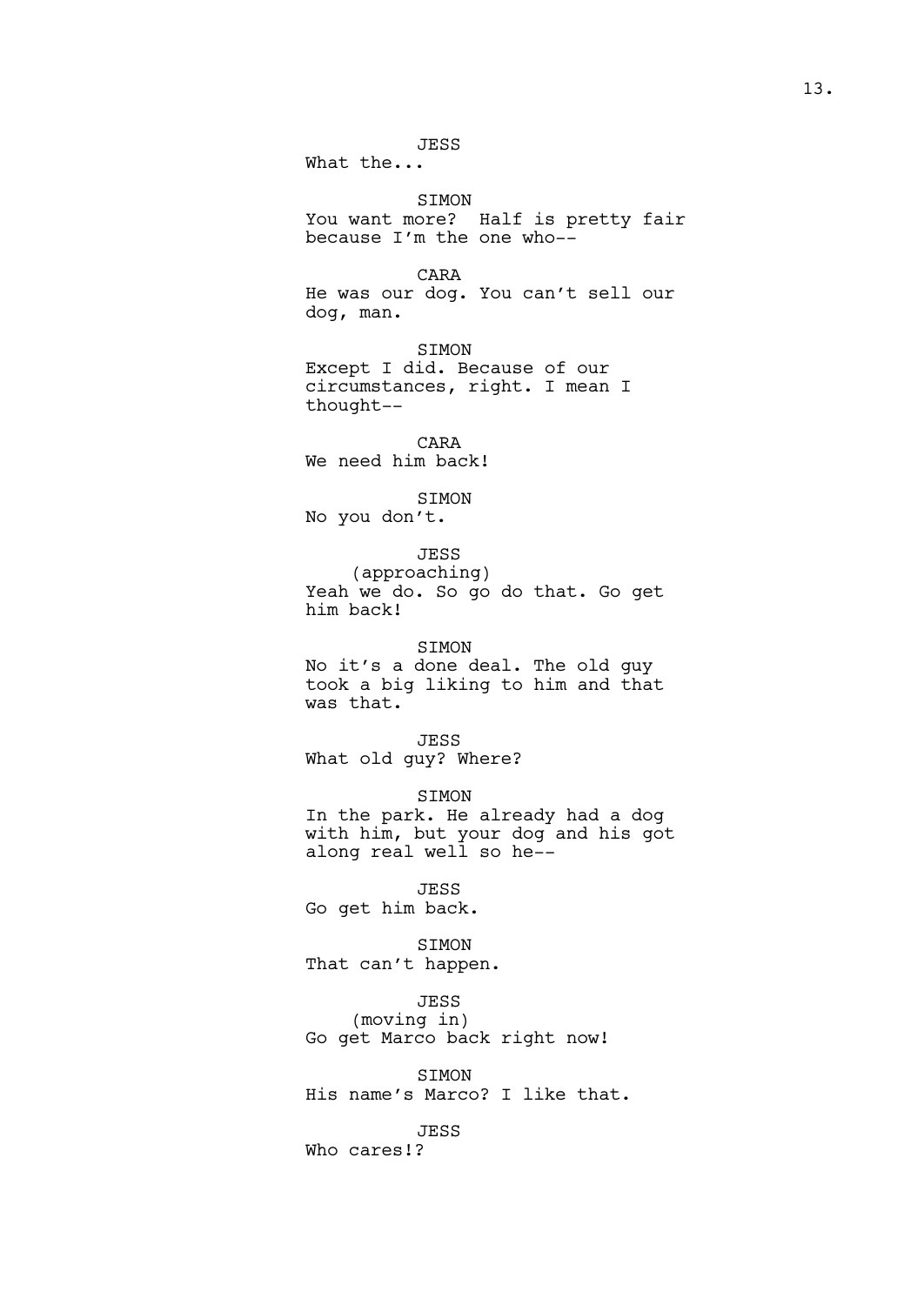## SIMON

Right. Look, you're not thinking this through. A dog isn't the best thing for you right now. Sure, he might offer some protection but how about-

JESS Give it to me.

SIMON ...feeding him. That was a pretty big dog so he--

JESS I said give it to me!

SIMON

What?

JESS The money.

SIMON You mean your share?

JESS I mean all of it!

SIMON That can't happen.

CARA That means he spent some.

JESS

Did you?

# SIMON

Kinda.

JESS Kinda? Jesus. Okay give me the rest.

SIMON We should talk this through a little...

JESS Give it to me!

CARA She means it.

SIMON Yeah I get that but--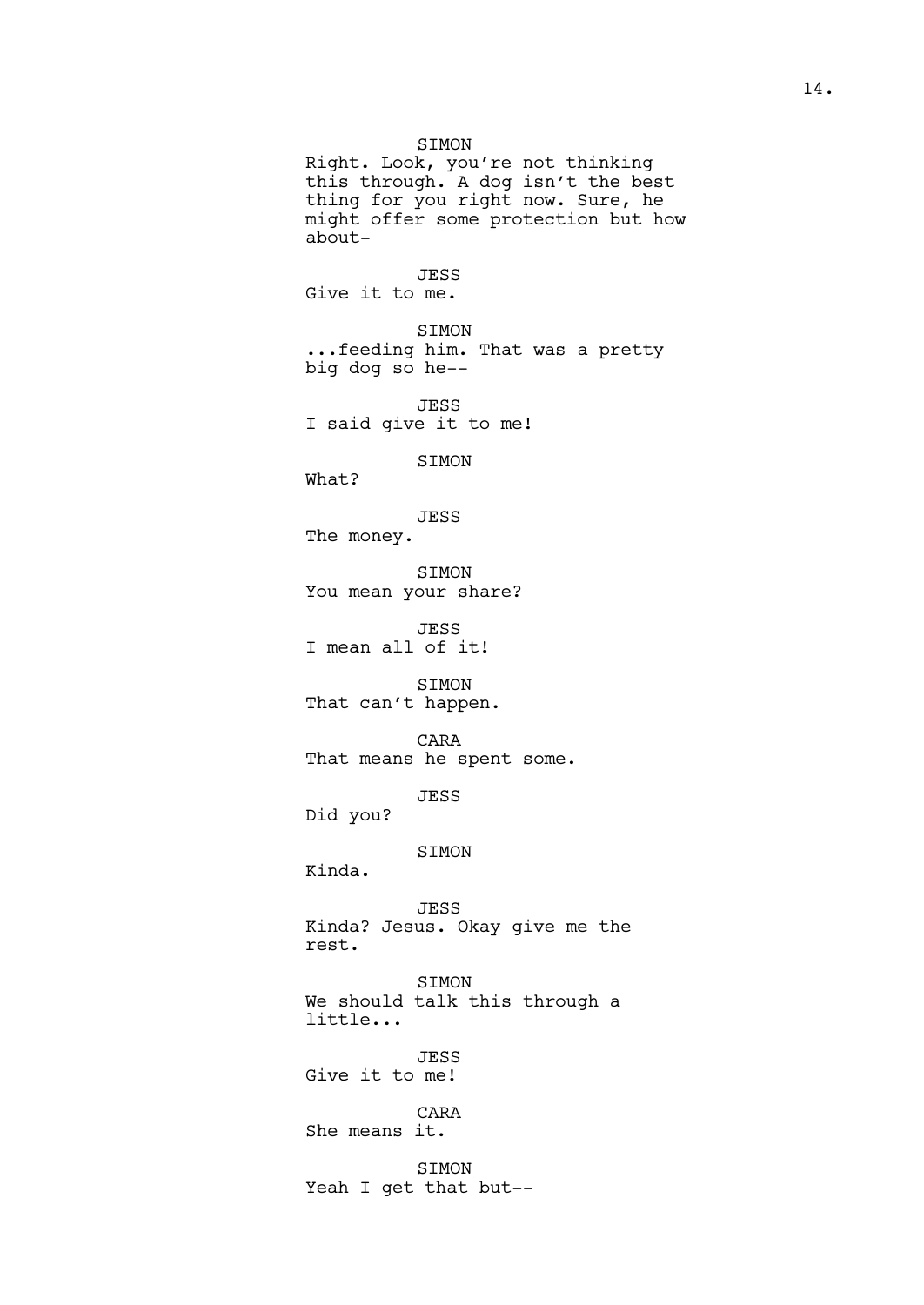JESS Now! Give it to me now, or I'm gonna go grab a cop and--

SIMON Okay, no need for that. That kind of behaviour is frowned upon out here, you know.

JESS But not stealing dogs? That's okay, is it?

SIMON

Depends.

CARA Depends on what?

SIMON Circumstances. What else? (he digs money out) Here...

He hands it to Cara. She hands it to Jess.

SIMON (CONT'D) (to Jess) But if you're planning to go give that money back, you might wanna consider that it's gonna be dark pretty soon. And you could use that money to help you get through the night out here.

CARA What's that mean?

JESS Drugs. He thinks we should buy drugs with it.

SIMON Or liquor. Whatever works for you.

JESS What would work best for us would be for you to disappear, Dirtbag. (to Cara) Stay right where you are. Just watch our stuff, and don't go anywhere with him.

Jess starts off.

SIMON (to Cara) He'll be gone. (MORE)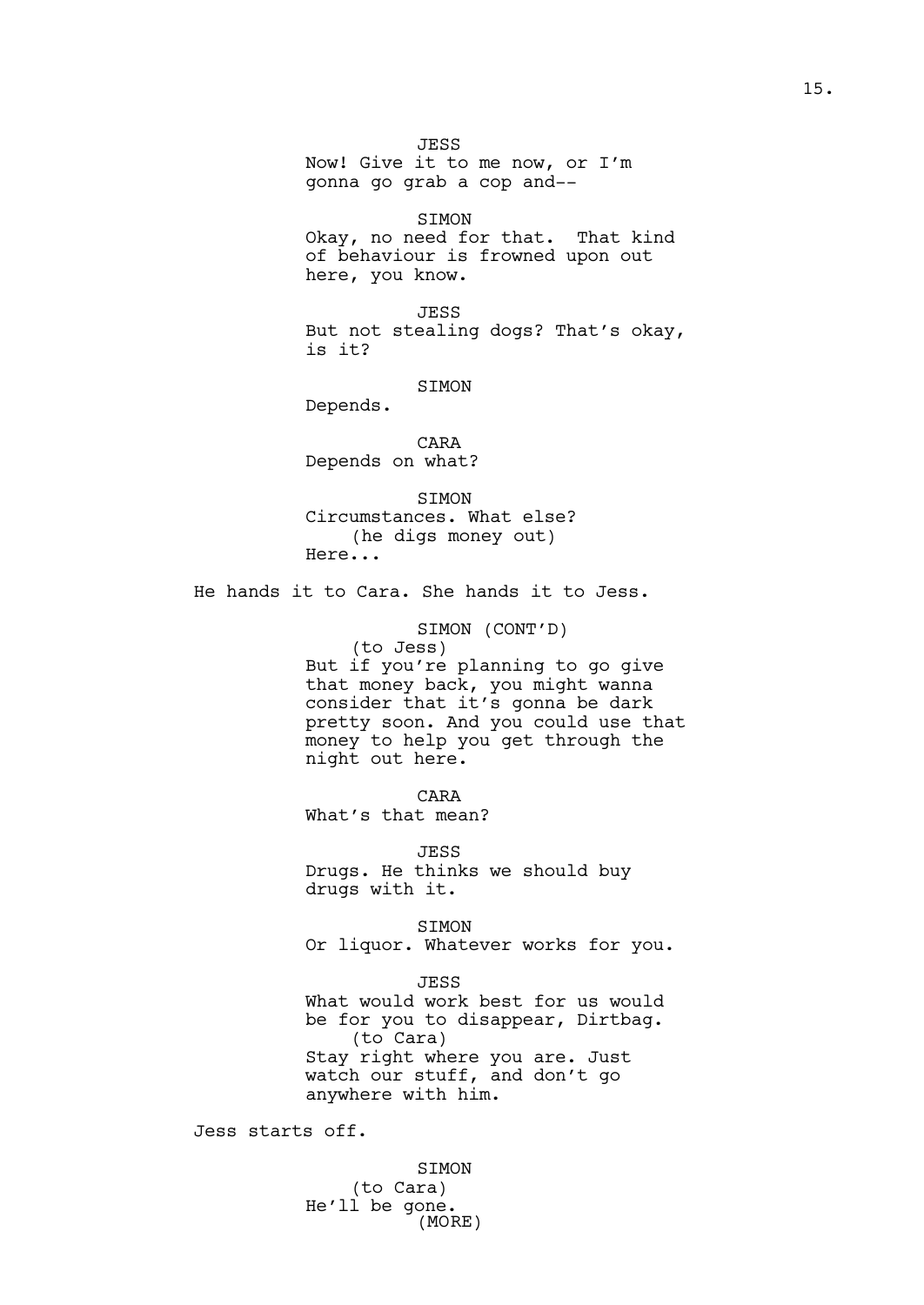# SIMON (CONT'D)

If she's intending to get the dog back, that guy will be gone by now, for sure.

CARA You better hope he's not.

#### SIMON

What is that, a threat? Why's she so hostile anyway? She won't get very far in this life with that attitude.

## CARA

Whatya mean *this* life. The one we were living before was way worse.

## SIMON

Maybe you think that now, but after a while you get worn down. My advice is to go back home, and make the best of it.

## CARA

And my advice to you is to stop stealing people's dogs.

SIMON I do what I need to do.

An ambulance drives by.

SIMON (CONT'D) You sleeping back there in the alley tonight?

CARA Maybe. I'm not sure,

### SIMON

Well if you do, you're definitely gonna need something to get you relaxed. You do Oxi?

# CARA

I don't *do* anything. Sometimes I smoke.

# SIMON

Weed?

#### CARA

Yeah weed. What else? You think I smoke cigarettes? That's for losers.

SIMON I was just asking.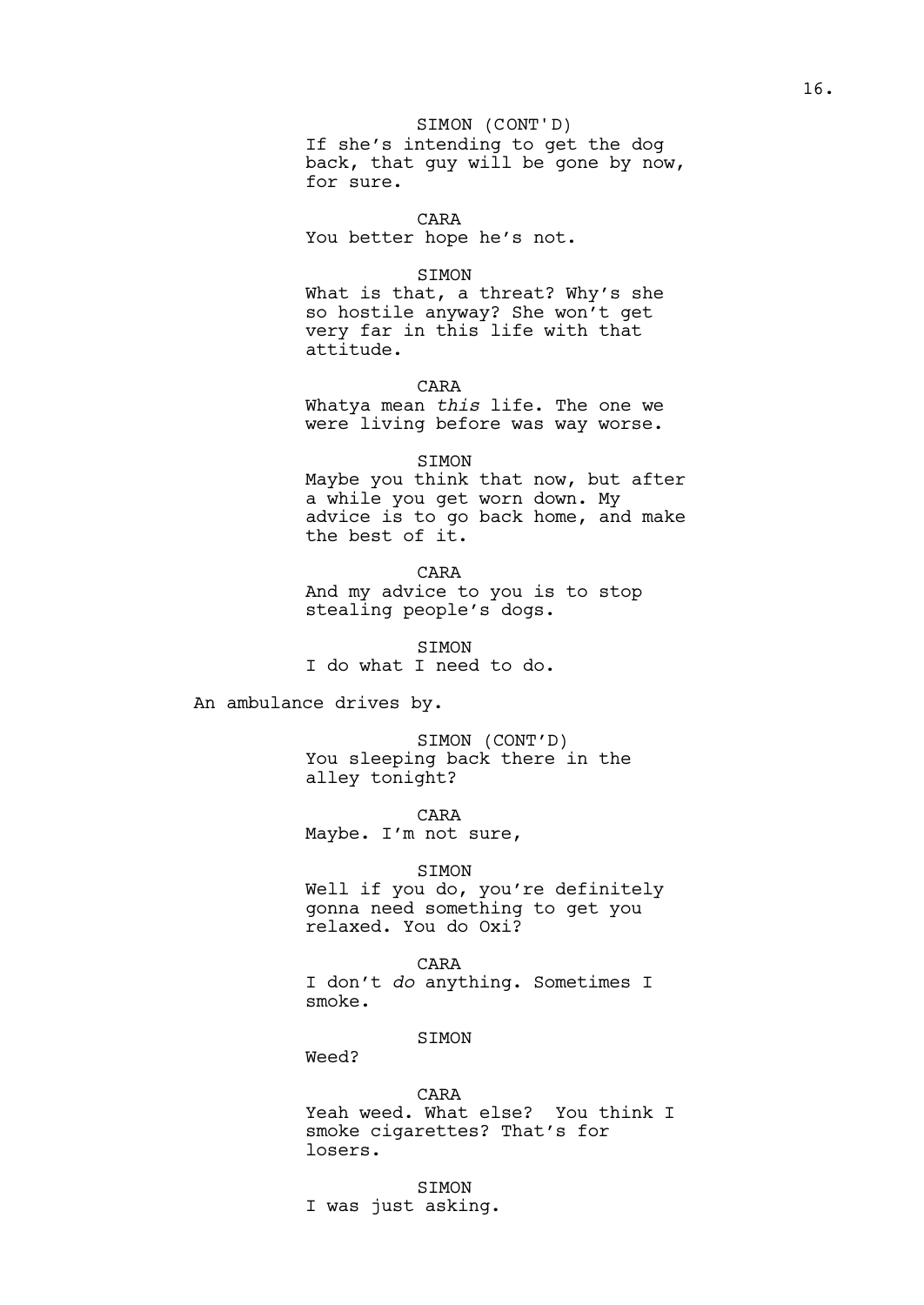CARA

Because?

SIMON I got a couple of pills I can spare.

CARA

How much?

SIMON How much is what you ask a supplier. We're friends.

CARA No we're not.

SIMON

We could be.

CARA

You saying that the way you did... kinda freaks me out.

SIMON

I think that's mostly because of our situation. If I'd said it in your school cafeteria you'd probably be okay with it. The situation we're in makes everything sound bad. You gotta watch out for that, or next thing you know you're behaving like an animal or something.

Jess comes back. Out of breath.

CARA

Was he gone?

JESS Yeah. But... (catching her breath) ... there was something going on in the park...

Another police car goes past. Siren and lights.

JESS (CONT'D) I gotta go see if...

She runs back a little.

SIMON

Probably another bomb scare. There's been one every couple of weeks. And one day it's probably gonna happen.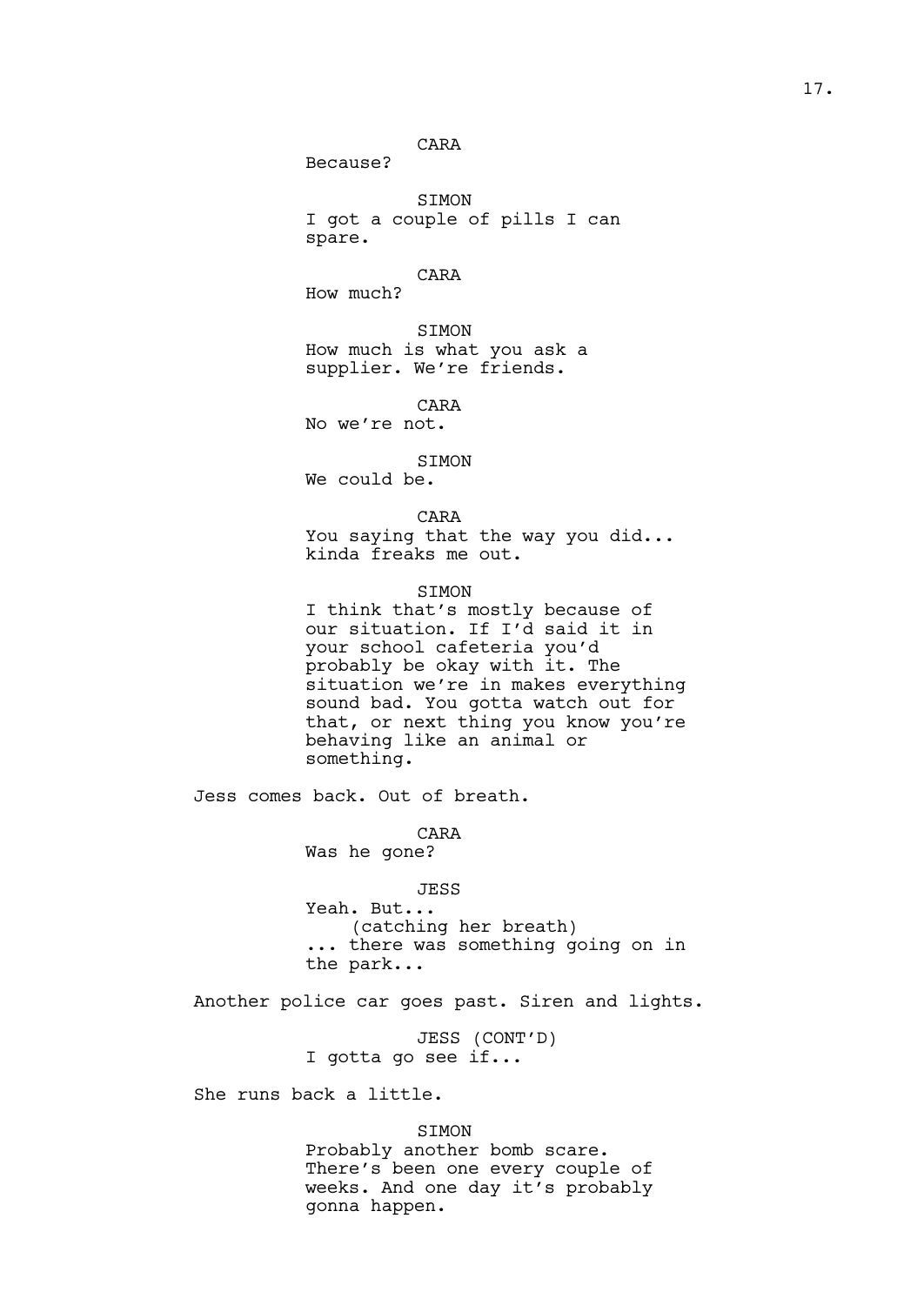CARA Why? Who'd want to blow up a park?

SIMON Not the park. The people. They call it a soft target.

CARA Who does? The cops?

SIMON No the terrorists. Hey it's a dangerous world. Nobody's safe.

Jess returns.

CARA What were you doing?

JESS Making sure they didn't follow me.

CARA The terrorists?

JESS What? No, the--

SIMON

The cops?

JESS Yeah one of them. (to Cara) And there was that woman. You remember the woman in that shelter the first night?

CARA There were a lot of women there. (to Simon) Most of them right out of it. Probably some of your customers... (to Jess) He's a drug dealer.

SIMON Hey that's not true. That's an assumption I can't live with, man. (to Jess) Honest. I was just offering her something for relaxation purposes.

Jess is distractedly looking back. Still on guard.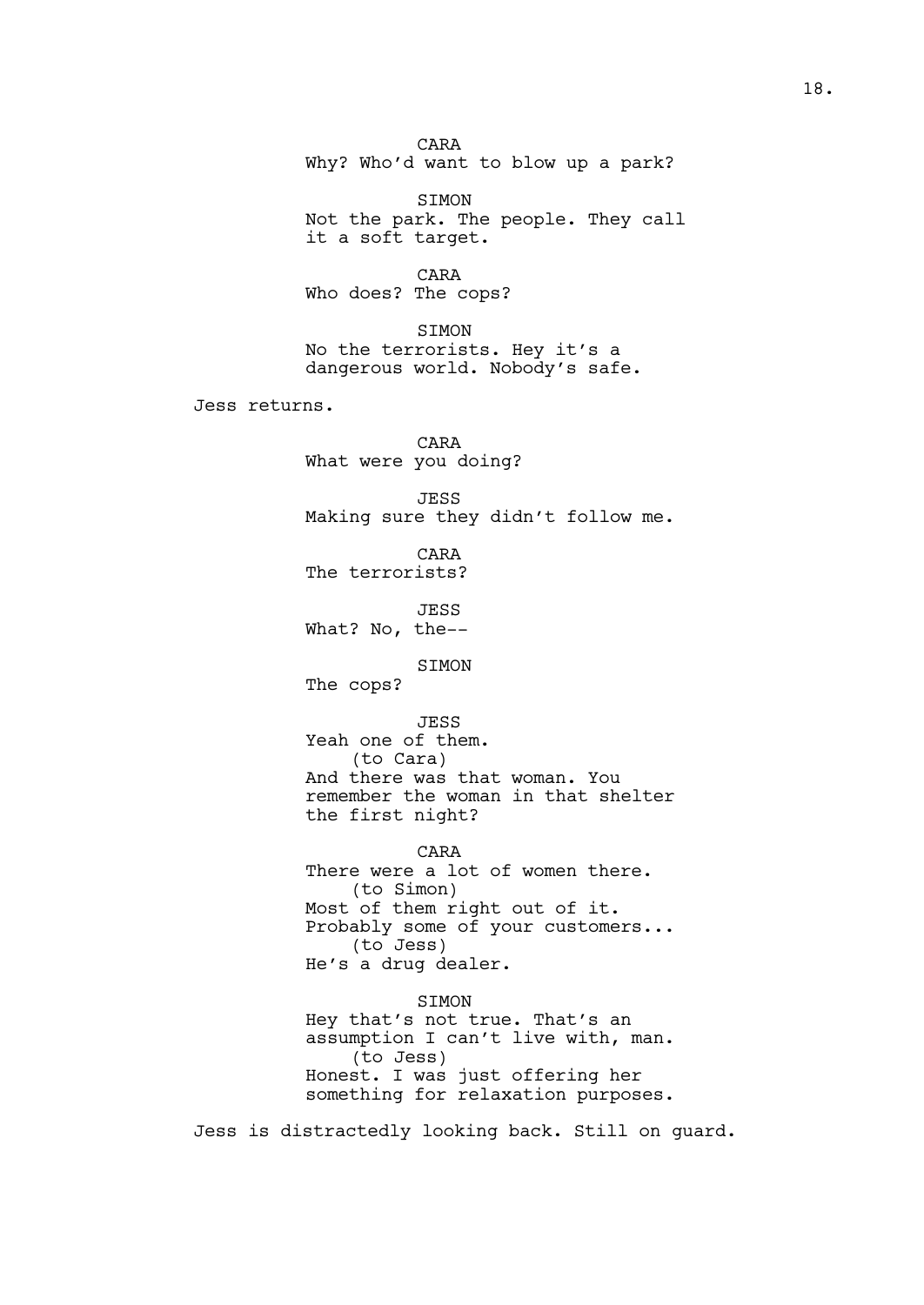# SIMON (CONT'D)

(to Cara) Was there any talk of money being handed over? No.

## CARA

(to Jess) What woman in the shelter were you talking about?

JESS She was asking us a lot of questions.

CARA Oh the one from... somewhere.

JESS Poland. No not her. This one was from--

## SIMON

Russia? There's a lot of Russians here now. I think a lot of them were brought over as sex slaves.

# JESS

(eyes closed) Child Services. She gave me her card, and she was from Child Services. Anyway she was there in the park with a cop, and I saw her point me out to him. He started over to me, but then there were all these sirens and a bunch of other cops in cars showed up, so I just took off... and I just went back to make sure they didn't see where I went. And they didn't, I guess. So...

#### SIMON

(laughs) Saved by the bomb. I mean bomb scare. Saved by the--

JESS

Go away. I need to talk to my sister. Alone.

# SIMON

Right. Fine.... (he starts off, stops) You could have just asked... nicely.

He leaves.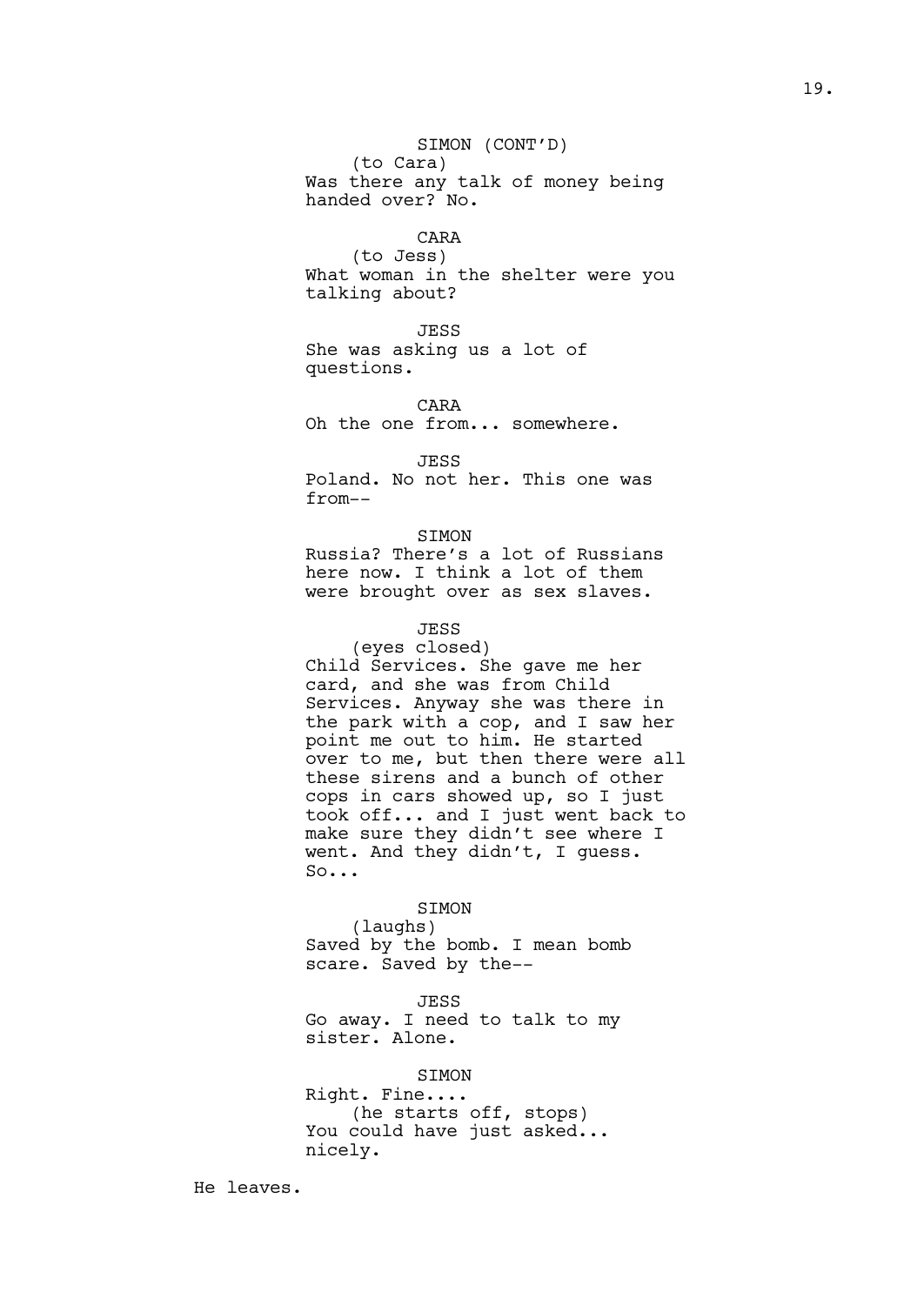CARA Hey. I just remembered my shoe money.

#### JESS

What?

CARA You know, that ten dollars you told me to always have on me for an emergency.

JESS That was like five or six years ago.

CARA Whatever. It's still there under the insole. So that's good.

JESS No. It's not. It's not good.

CARA Well it's not bad.

# JESS

No it's not bad. But just because something's not bad doesn't make it good.

#### CARA

Well it's better than nothing. I mean since we might have to take off, right. I mean because we're being hunted.

#### JESS

We're not being *hunted*. We're being looked for.

#### CARA

Same thing. The results will be the same if they catch us.

#### JESS

Except we won't be dead.

## CARA

You don't get it. Why can't you ever really get it. Going back to that house is like being dead to me.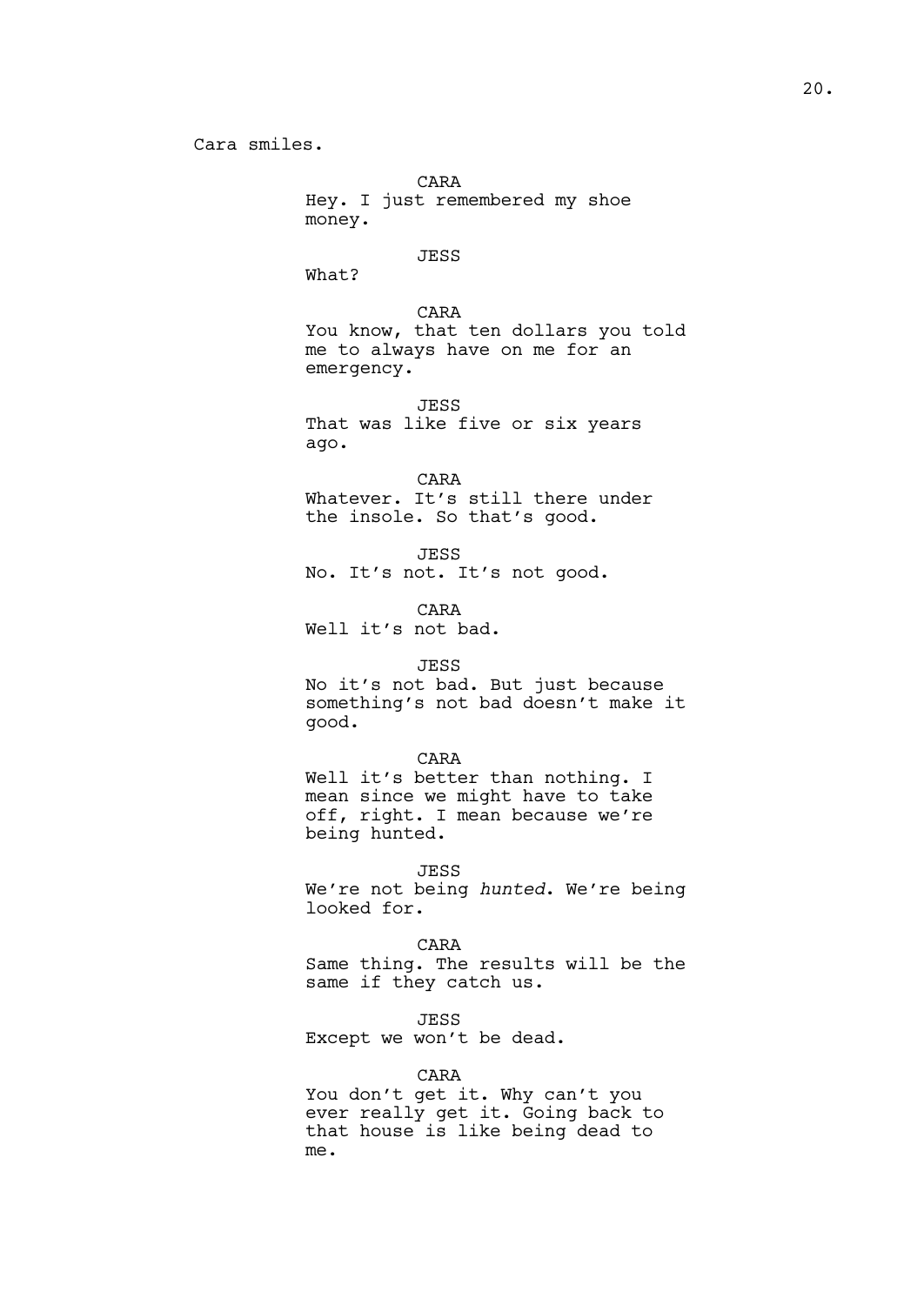21.

JESS

Well that's just stupid. Dead is dead. Dead is when it's all over--

CARA

All over is what it felt like to me.

JESS

Okay it was weird and sometimes scary there but--

# CARA

Not just there. Everywhere. What I felt like in that house, I felt everywhere. Because I *lived* in that house. With *that* woman. And people knew that. All that crying she started doing around the school. Hugging everyone. All the kids. Their parents. The teachers. And it sure wasn't the same there after that, was it. Because they all knew what she was like. Every one of my friends knew. They talked about it behind my back. Or they just ignored me.

## **JESS**

Me too.

#### CARA

Yeah. Man. Did they think they were going to catch it from us.

JESS

Kids are age don't always get what's going on with that kind of sickness. It scared them.

#### CARA

Scared them. So what? I guess that means we didn't have any real friends.

## JESS

Yeah maybe. And now here we are. It's been three days. It feels like three months. And it's getting dark. And the darkness freaks me out.

CARA Maybe we'll get used to it.

#### JESS

Is that what you want, to get used to it?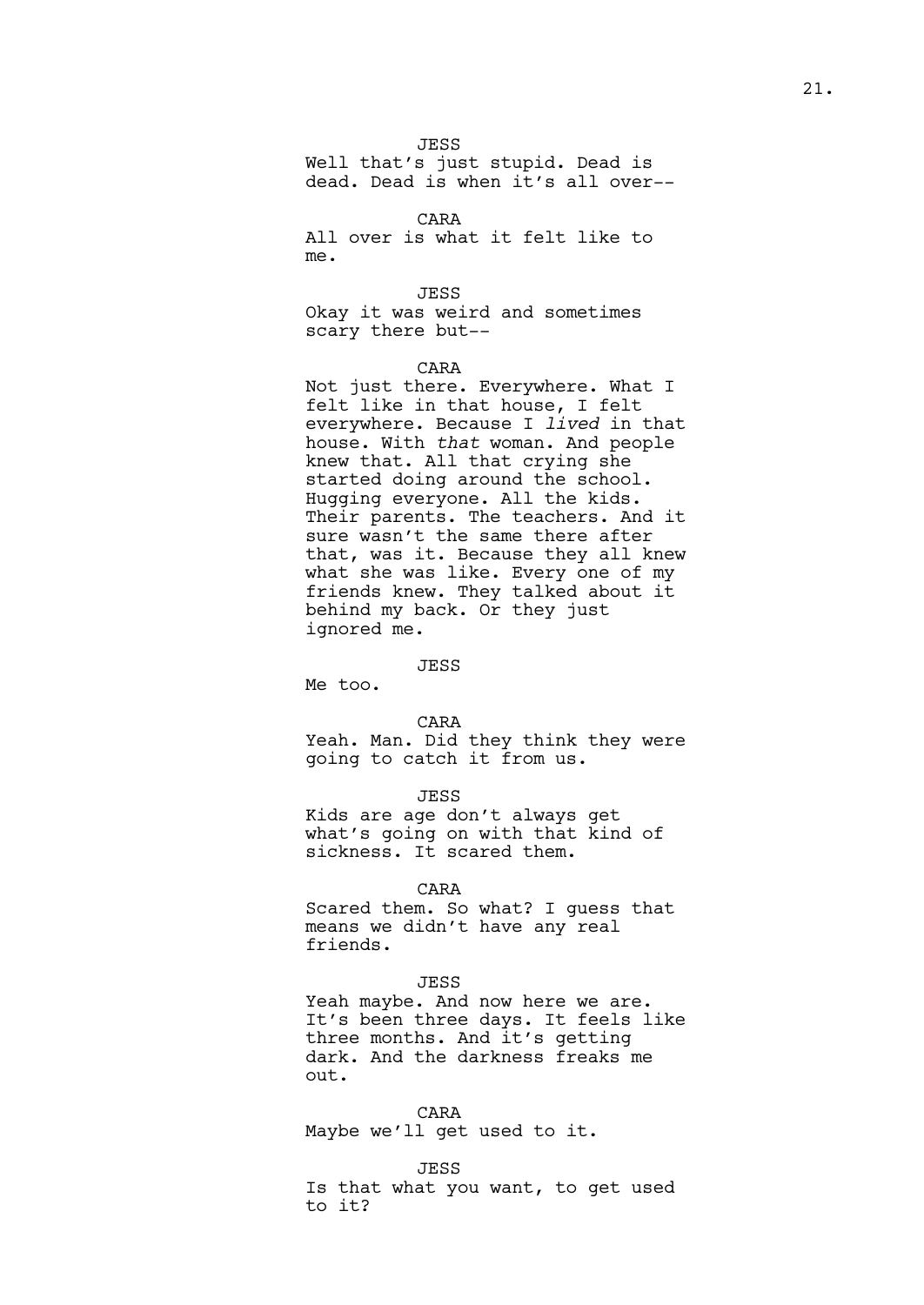CARA

Just until it gets better.

JESS You mean until I get a job cleaning in a food court, and we get our own apartment. We weren't brought up to live like this. When Dad was still around we had things. We had good food. Even alone with Mum there was always--

CARA A roof. Yeah. Thank God for that roof, eh.

JESS

What I'm saying is I don't think we can make it.

# CARA

I can if you can. And you definitely can. When all that garbage she caused woulda been too much for anyone else, you dealt with it.

JESS

Not really.

CARA

Well you made sure she didn't burn the place down. (she sits against the wall) I'm not going back.

JESS

I know.

## CARA

I can't...

JESS

(sitting next to her)

I know.

Simon returns with crumpled bags of food. Burgers. Fries. Cokes.

> SIMON Who's hungry? (handing it out) I brought a feast.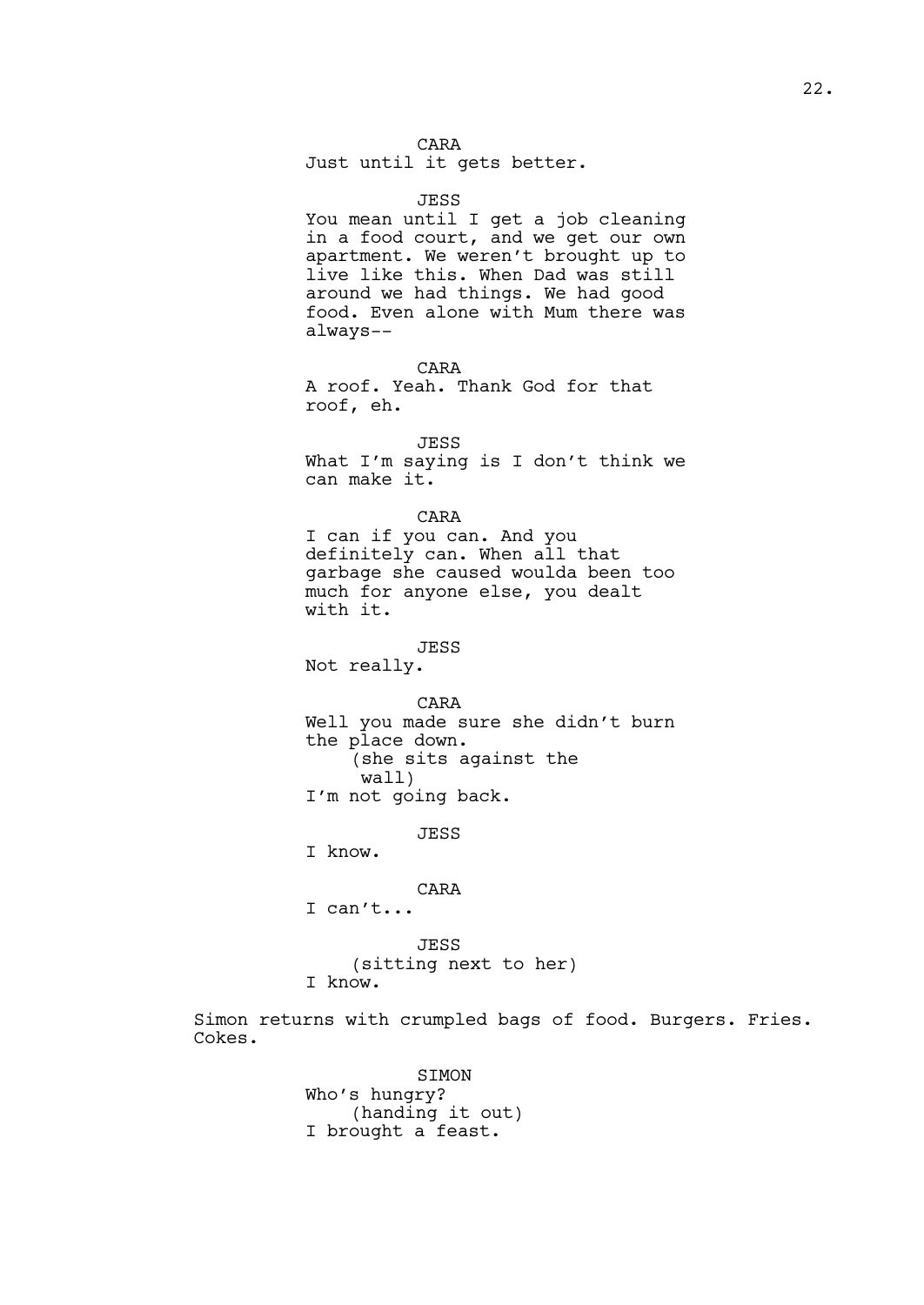JESS

(off the burgers) You don't have to eat like this, you know.

SIMON Don't you mean thank you?

JESS

For the same amount of money you could have gotten something healthy.

SIMON

Not from anywhere around here, I couldn't. The closest apple is twelve blocks away. This is an urban desert. We might as well be survivors of an apocalypse.

JESS

Jeez...

CARA Just eat it, Jess. It won't kill you.

JESS It will actually.

SIMON You've got a big adjustment to make, Jess.

JESS So do you, Dirtbag.

**STMON** Simon. And what's that? What adjustment do I have to make?

JESS You can start off by not staring at our breasts all the time.

SIMON I don't do that.

CARA Not all the time anyway.

JESS Just too much of the time.

SIMON Okay. If that's true, I'm sorry. I'm just...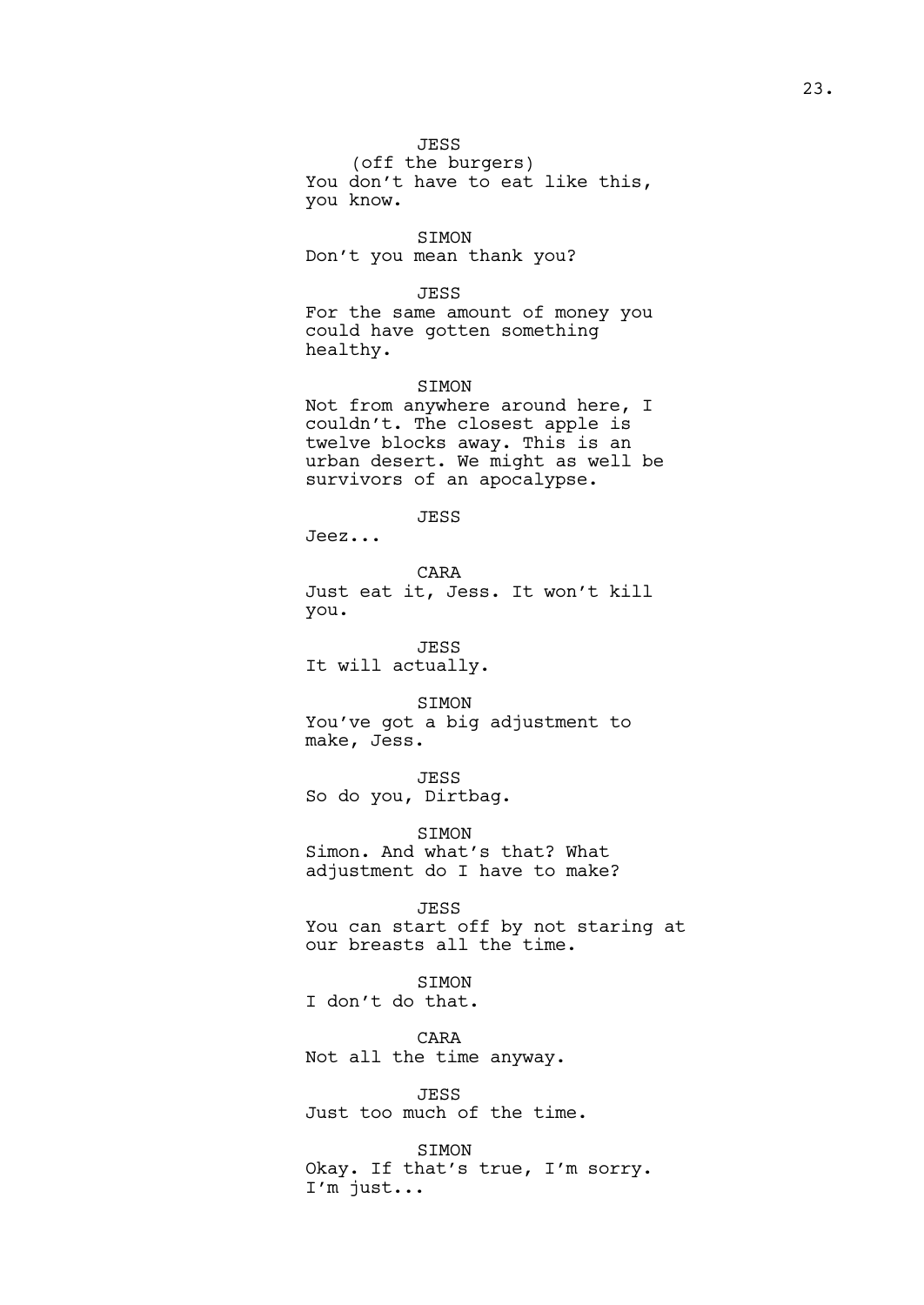JESS

Horny?

SIMON

Lonely.

CARA

And horny.

SIMON Yeah. But also lonely.

CARA

Don't you have any friends?

SIMON No. I mean who has the time, right. There's so much to do just getting through the day.

JESS Besides stealing dogs you mean.

SIMON If the three of us are gonna establish a bond, you gotta let that go, okay.

JESS What do you mean by a bond, Simon.

CARA It has to be something besides sex.

SIMON Besides sex. But not without sex?

JESS Okay, listen... with her it's rape. With me, it's never gonna happen.

CARA Nothing personal. She's gay.

SIMON Really. I'm okay with that.

JESS That's big of you.

CARA Which part? Which part are you okay with?

SIMON Both parts. I mean if you're jail bait, that's out of the question for sure. (MORE)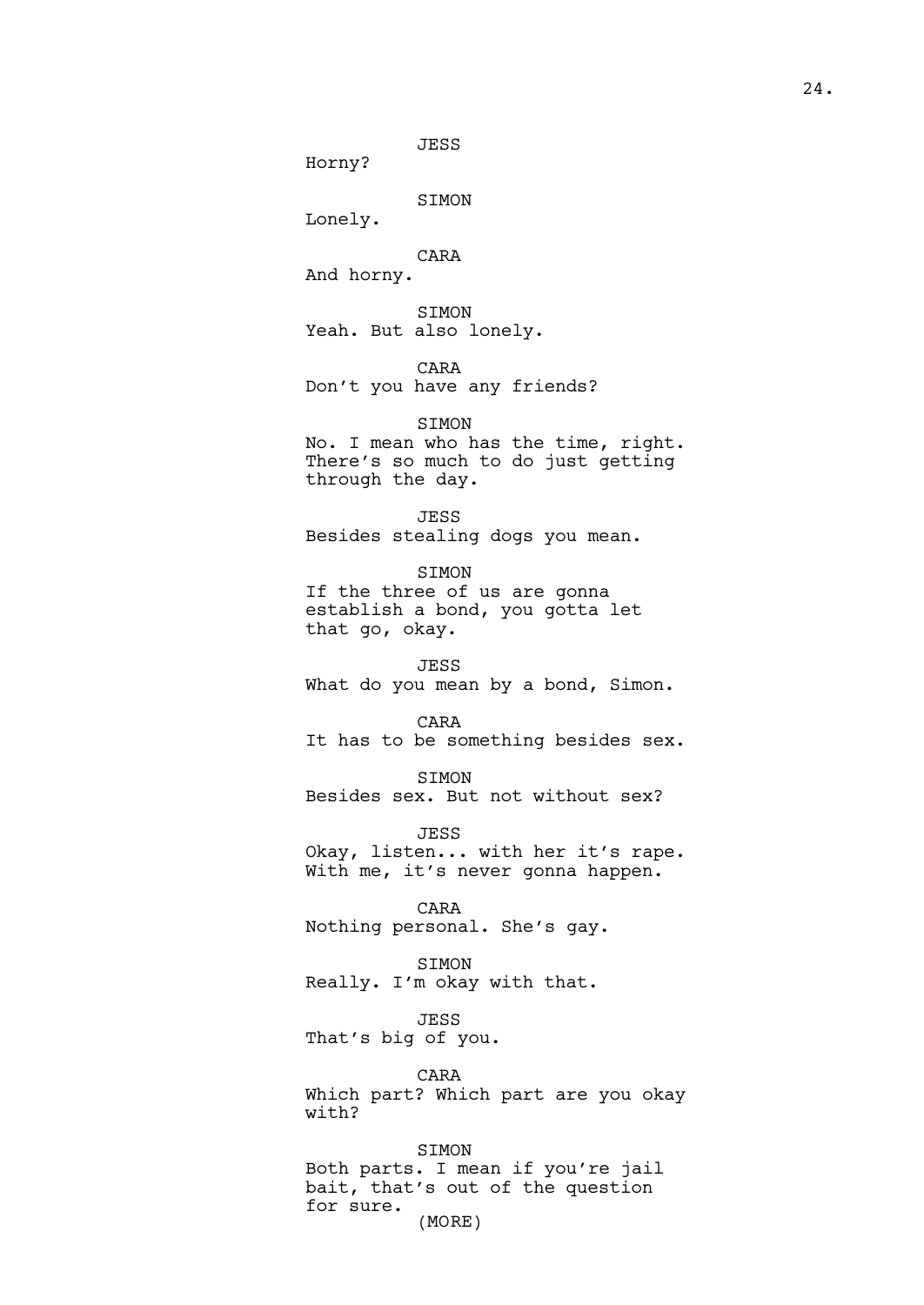# SIMON (CONT'D)

(to Jess) And there's no way I'm gonna try to turn you. I'm not that good. So there you go. A clear path to friendship.

#### JESS

Whoopee.

CARA (to Simon) So tell us about your average day.

SIMON

Whatya mean?

# JESS

She wants you to explain all the things you do to survive.

SIMON Oh. Well first off, I'm a child of the van.

## CARA

What?

SIMON That's where I lived with my parents until I was 12. In a van. Then I took off on my own.

# CARA

Because?

## SIMON

Because my parents had enough trouble taking care of themselves. And I figured I'd do better by myself anyway.

#### JESS

Did you?

# SIMON

Well at least I didn't have to worry about them anymore. They were pretty pathetic. I mean they'd grown up in a certain amount of comfort, and they couldn't adjust to having nothing. Kinda like you.

#### JESS

Maybe. Maybe not.

### CARA

Where are your parents now?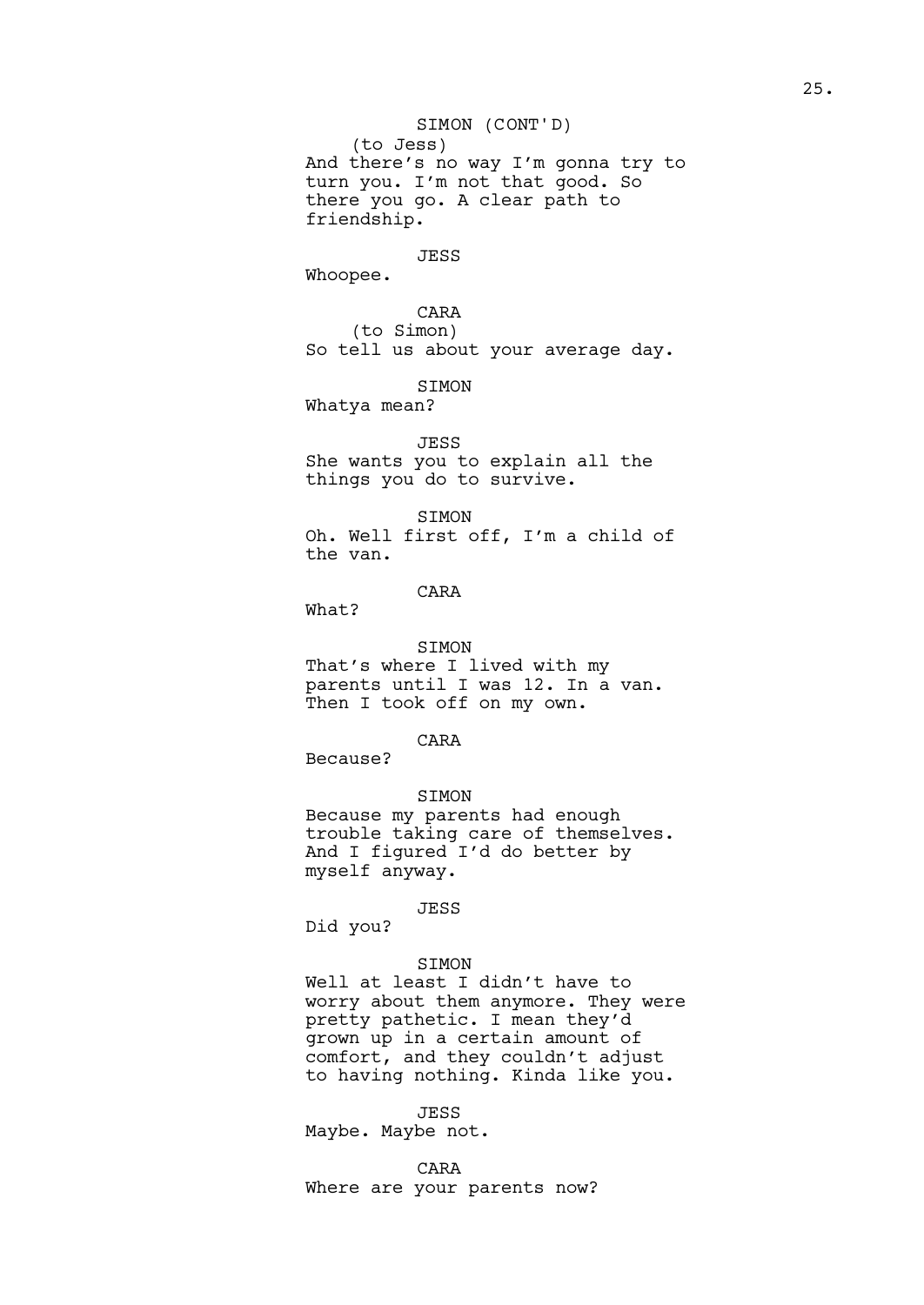SIMON Don't know. Went back to where the van was parked a few months after I'd left and it was gone. That was seven years ago. CARA And you don't know where they are. SIMON Well they never call. They never write. (off their looks) That was a joke. JESS Okay... CARA I think I'm gonna puke. JESS What's wrong? CARA The... burger. She heads to the back of the alley. JESS Where'd you get it? SIMON What? JESS The food. SIMON Whatya mean? JESS In the trash? SIMON Come on. JESS It's outta the garbage, man. It's cold. SIMON Okay look. Before you go off on me, try to appreciate the effort I put in. It needed some work to be... presentable. An untouched bun had to be matched with some uneaten

meat and--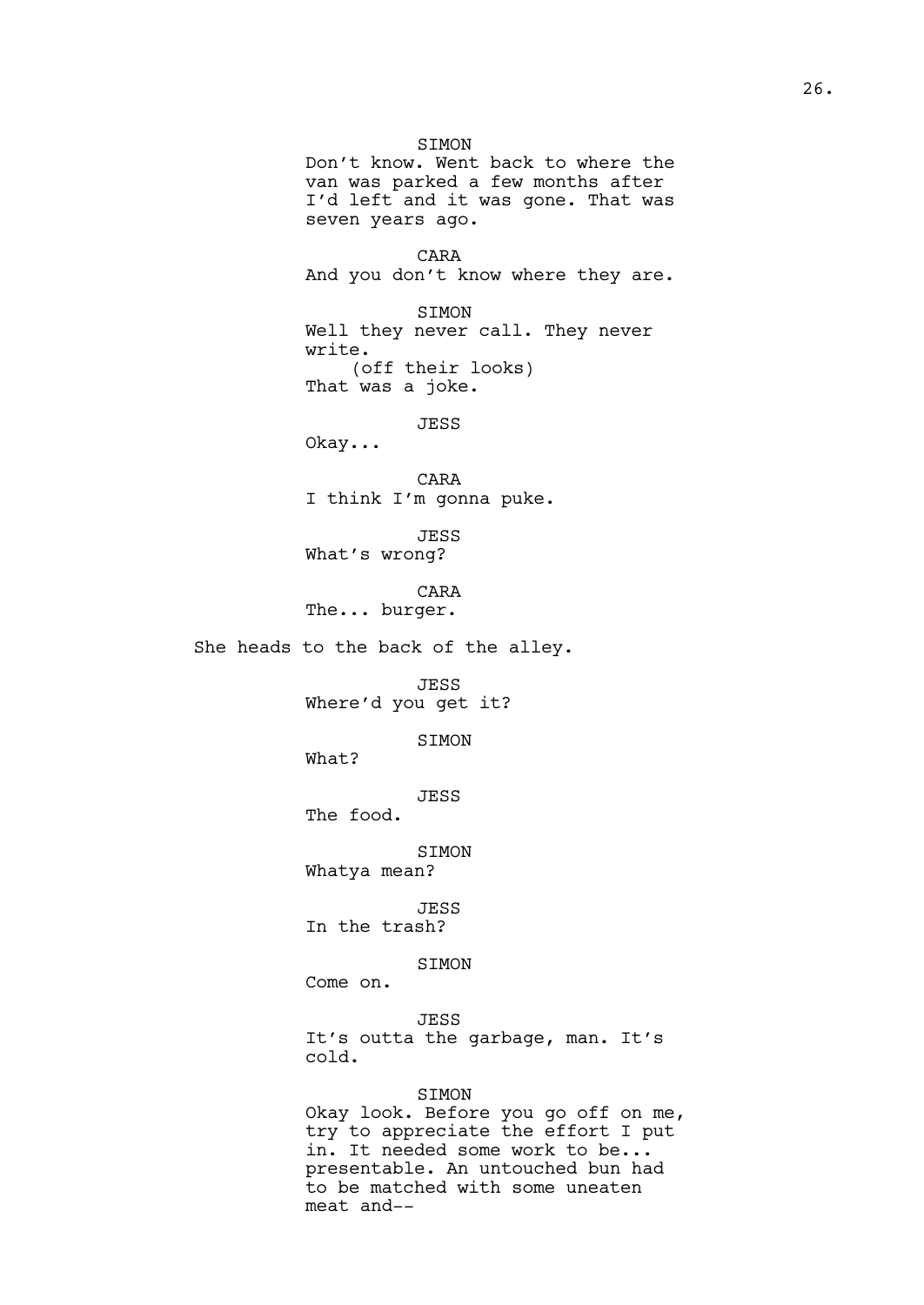Jesus...

SIMON It's okay. It's just regular food...

JESS From the garbage...

SIMON *Today's* garbage.

JESS

Go away.

Jess is gathering up the food. Hers and what Cara left behind.

> JESS (CONT'D) Here. Take this shit. And leave. You're not helping.

SIMON (looks at her) Are you sure?

JESS

What?

SIMON You don't belong out here. Neither of you.

JESS

We'll be okay.

## **STMON**

No. You won't. Look this is an act of kindness. You needed to see what it's like. Shit can happen. People get robbed and beaten. People have to steal. Beg. Eat garbage. They get sick.

Cara is coming back. Wiping her mouth with her sleeve.

SIMON (CONT'D) You people know nothing.

JESS That's not true.

# SIMON

Okay you know about your some variation on a hard home life. But not much else. Not enough to be out here.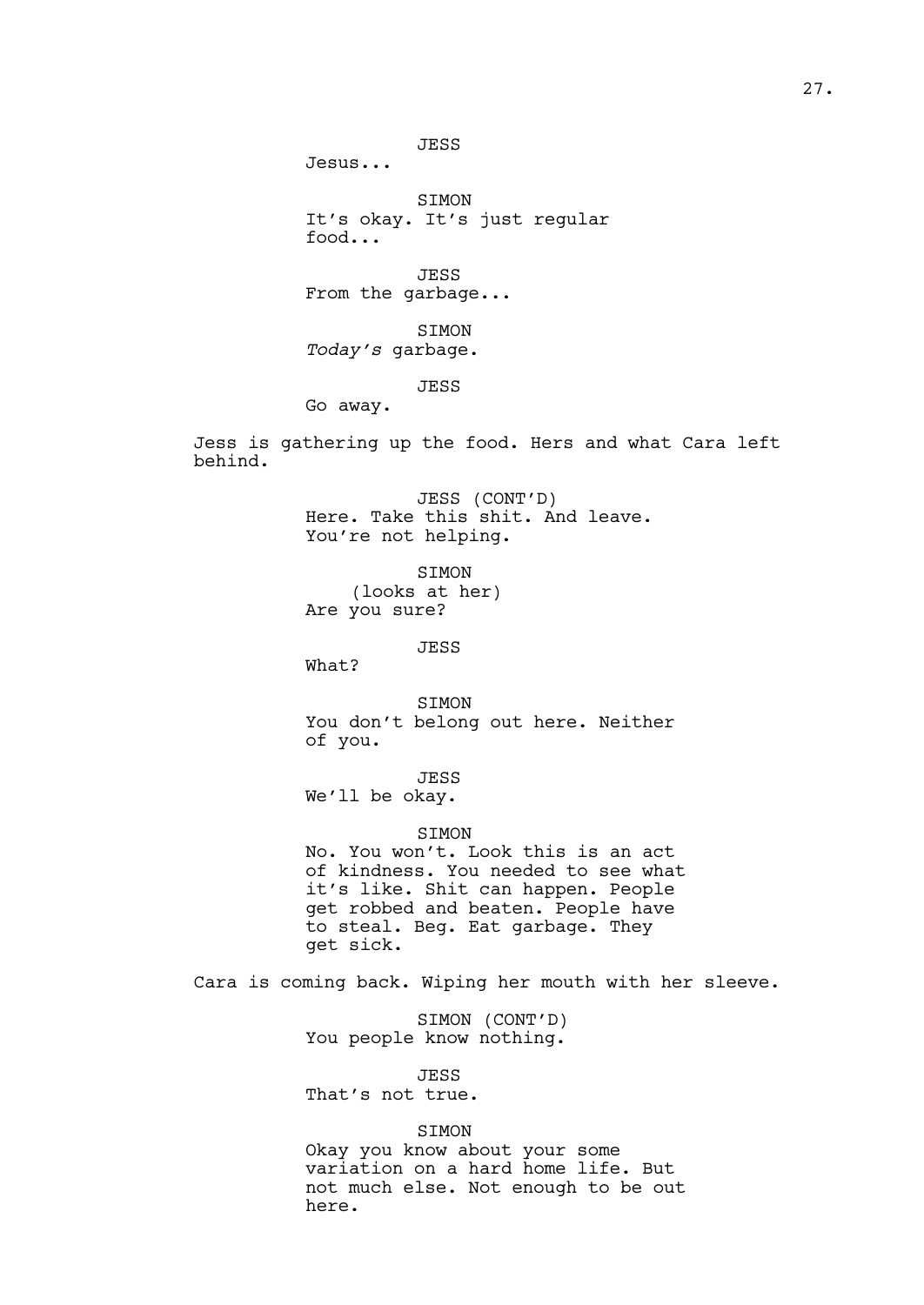CARA What's he talking about?

JESS He fed us garbage to teach us a lesson. Maybe he even stole our dog to teach us a lesson...

SIMON Go home. You're still children.

CARA There are girls younger than us out here.

SIMON Not like you, there aren't. They all had to deal with real serious stuff from the time they were barely walking.

CARA And we didn't?

JESS Well it didn't really start until a couple of years ago.

### CARA

What's it matter when it started? It was still awful. It was still dangerous and--

## JESS

(to Simon) Our mother got sick. She had a breakdown and then--

CARA She went freakin' nuts.

JESS We tried to get help.

CARA But that didn't work out. None of it.

SIMON What about Child Services?

JESS We heard they woulda had to separate us. And I couldn't let that happen.

CARA So we left. Because--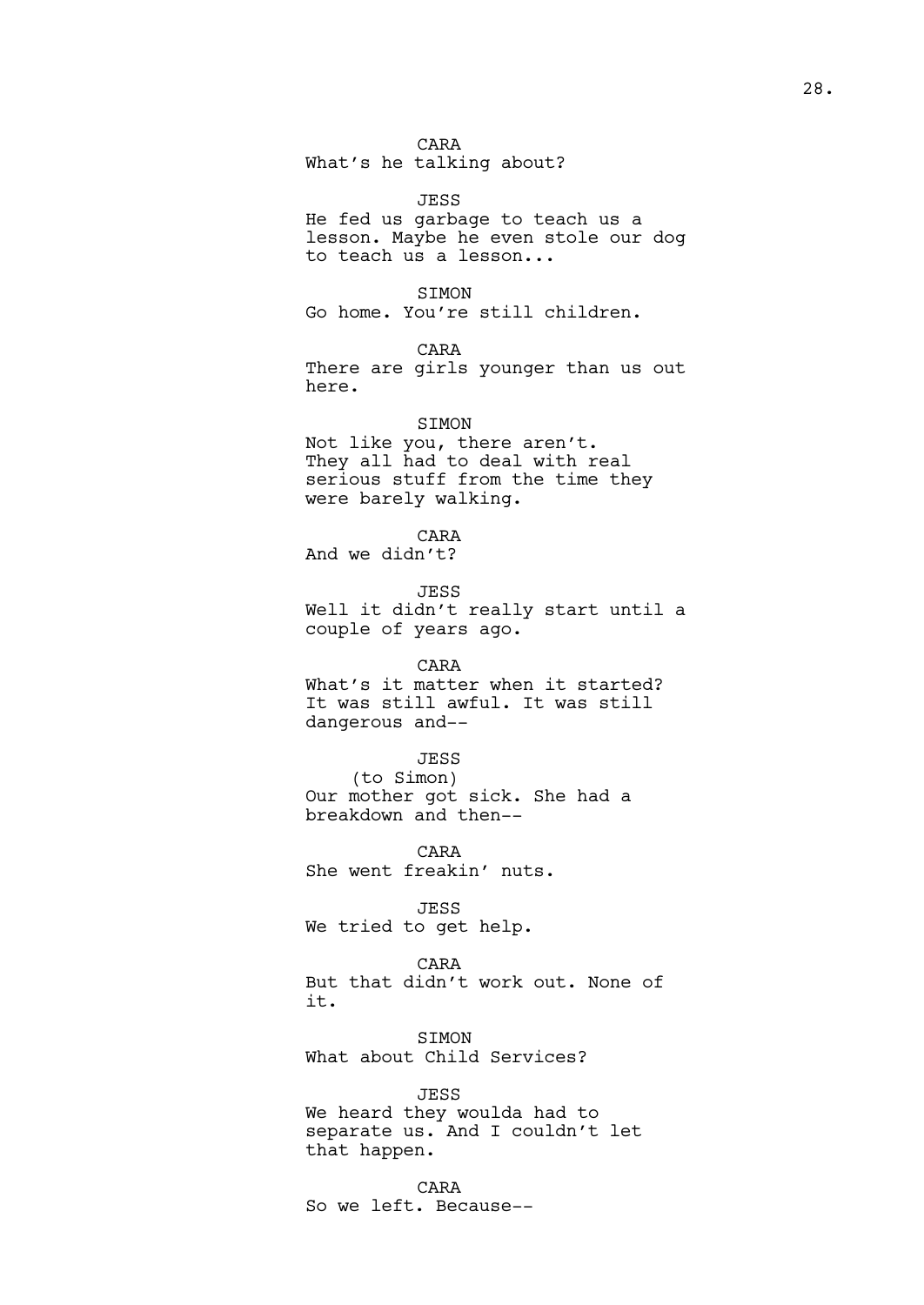JESS Because it was getting really crappy.

SIMON

He starts off.

CARA Where you going?

Yeah. Okay....

SIMON To get you some real food.

He leaves.

CARA Who is this guy?

JESS I don't know. He's...

CARA

Weird?

JESS Yeah. How you feeling?

CARA

Okay. I got all dizzy when I saw those teeth marks on the bun.

#### JESS

They're going to find us eventually. That woman from Child Services isn't going to give up.

CARA

So we'll move somewhere. Get on a bus.

## JESS

There's no future, Cara. There's no job I can get. There's no nice apartment we can get. There's nothing but *this* forever. And he's right. We're not--

# CARA

He was saying we were spoiled, right. That's basically what he was saying.

JESS I guess, yeah.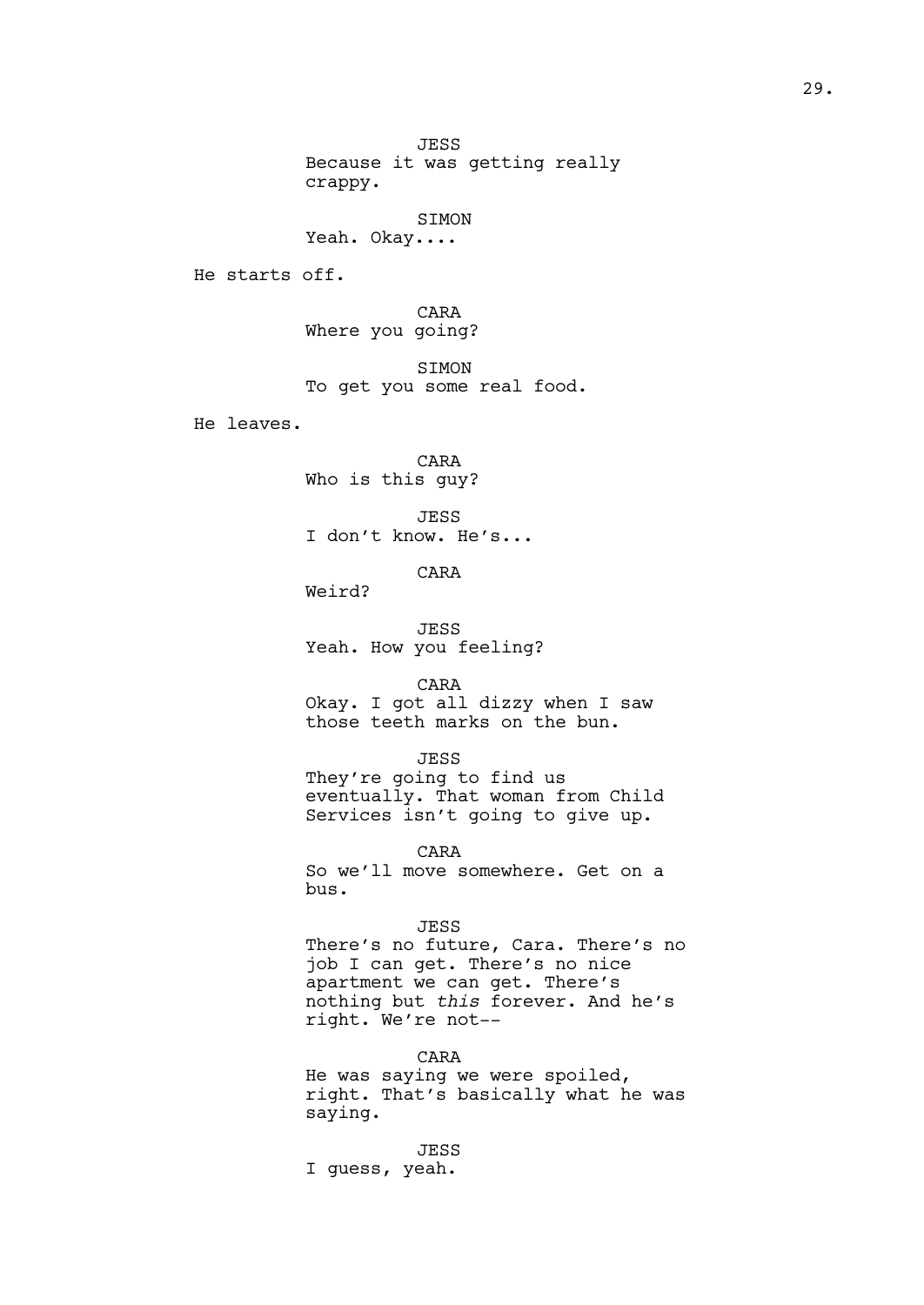# CARA

So what does he know. I'd give him a month with that woman in our house and her loonie pals. That's like ten years out here. And then there's...

# JESS

What?

# CARA

(crying) She's our mum. She used to love us. She never yelled at us. Or threw things at us. She just loved us. And then she stopped. She just stopped. And that's the worst, I think that's the worst thing that could happen to anyone.

### JESS

(hugging her) I know. And I know you can't go back. But maybe *I* can. Maybe I can go home and try harder to get her help.

CARA

What about me?

JESS

You could go into foster care.

CARA

Alone?

**JESS** Just for awhile. Just until--

CARA

You tried. You can't help her.

#### JESS

Probably not. But I have to do something. So I was thinking that I could start looking for Dad. Maybe he can--

CARA He ran away, Jess. He left us with her.

JESS But he didn't know.

CARA Know what?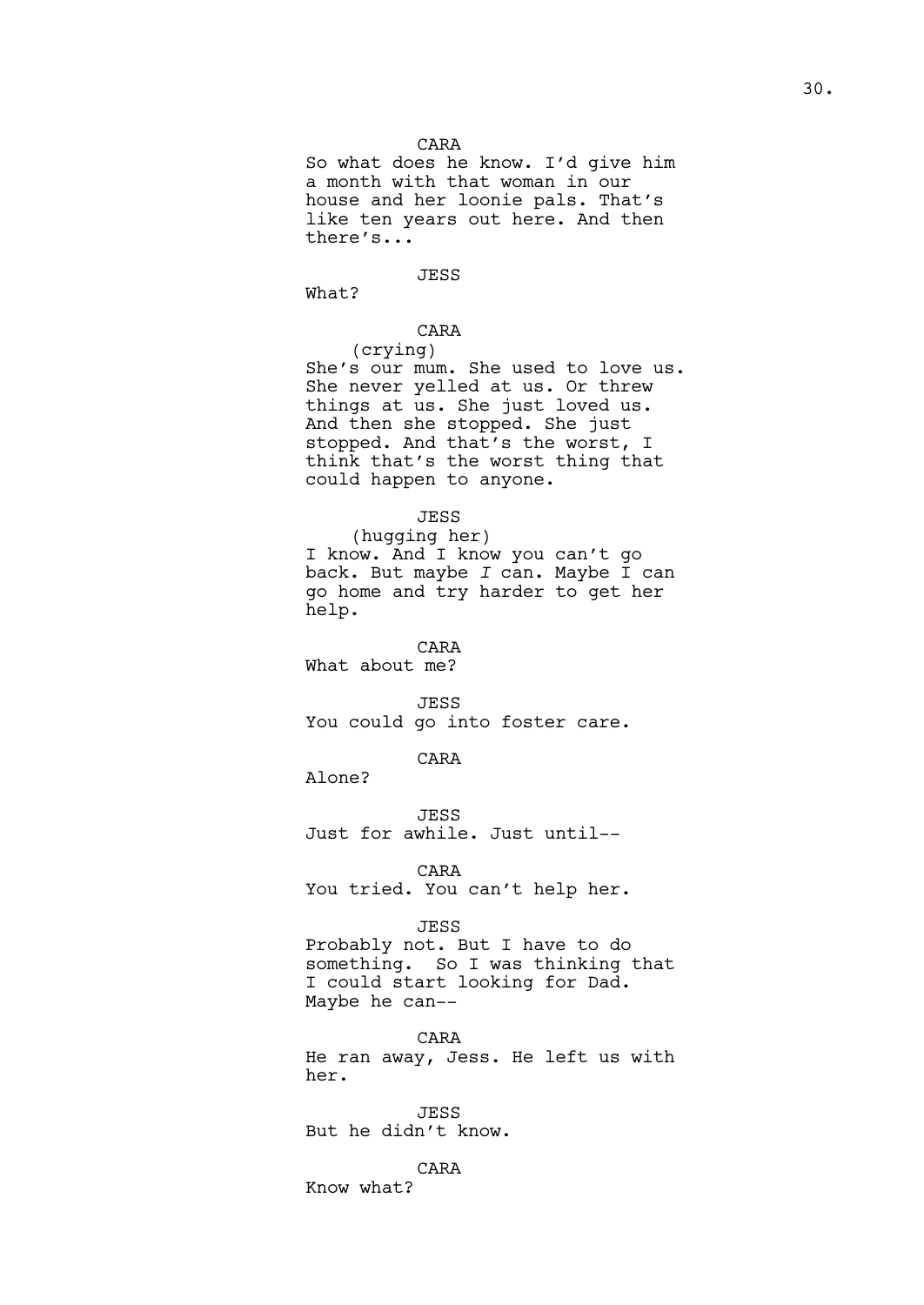JESS She hadn't turned on us yet. He got it all thrown at *him*, so maybe he thought it'd be better for us if he just went away.

CARA I think he's a coward. I think he was just taking care of himself.

JESS Okay, but suppose there's a chance I'm right.

CARA There's not! And I don't wanna talk about him anymore. Okay?

JESS

Okay...

She hugs Cara tighter.

Simon returns with another bag of food.

CARA What's that?

SIMON Like I told you... real food.

JESS Fresh off the grill?

SIMON

From the deli.

He sits inside the alley. Just off the street.

SIMOM Come on. Make yourselves comfortable.

They join him.

SIMOM (CONT'D) Okay here's the thing. The real deal. You're completely on your own, and you're not prepared to stay out here.

CARA

Says you.

JESS A person we don't even know.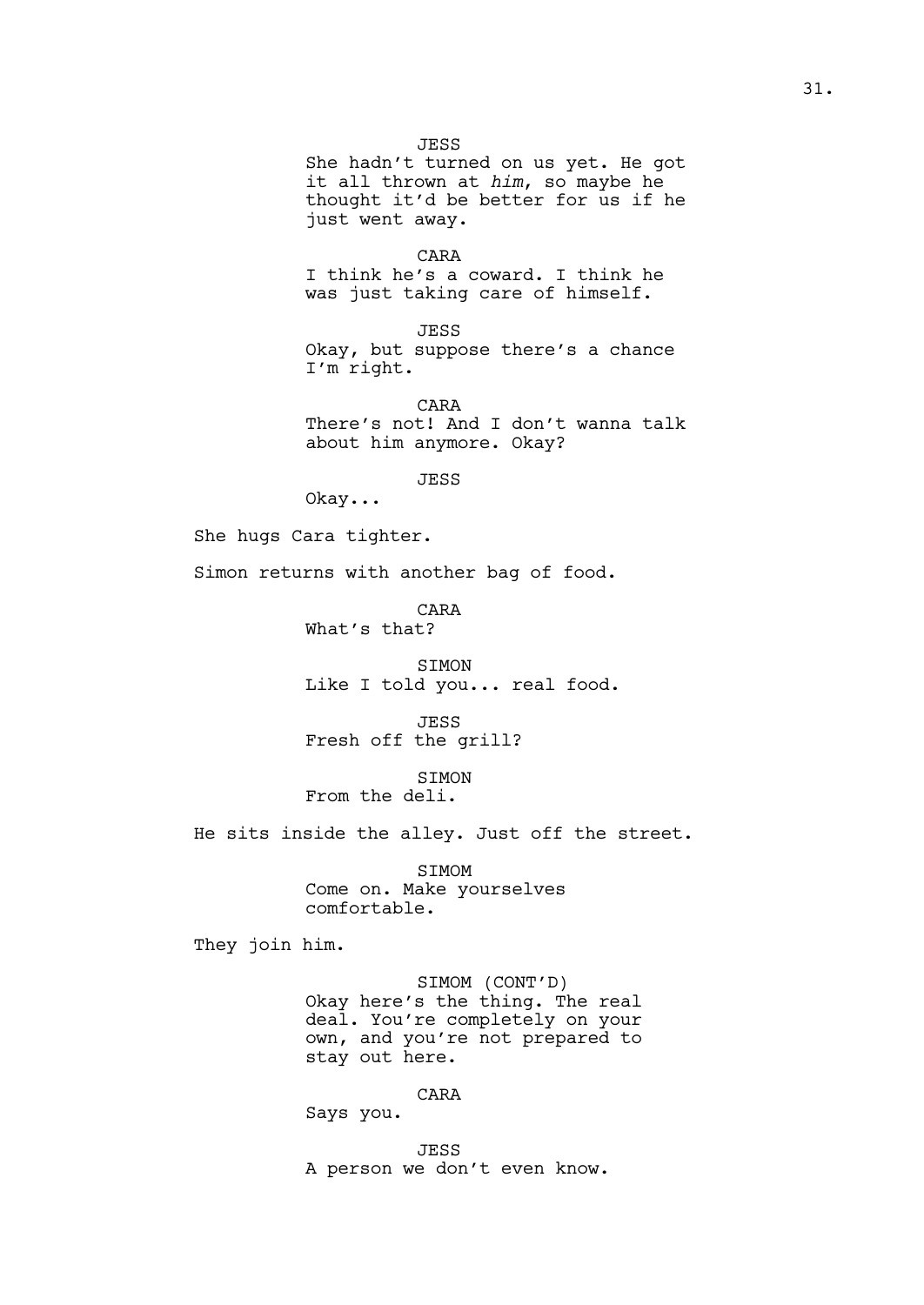## SIMON

That woman you met in the shelter, the one who pointed you out to the cop... Did you bother to look at the card she gave you?

JESS How do you know she did that?

SIMON Doesn't matter. You still got it?

JESS

Yeah.

SIMON Look at it. She's not from Child Services.

Jess takes it out. Reads it.

JESS What's this? The Harbour?

SIMON

It's a place she runs. You know, for kids like you.

CARA

Kids she can turn into sex slaves, you mean. I've read about that shit.

SIMON

Well at least you're not totally out of it. Look if I see people like you... people in over their heads, I let her know that you probably need her to... get involved.

CARA

Why?

JESS She means why do you do it?

SIMON Nevermind that for now.

JESS Okay. And if she gets involved she does...?

SIMON Whatever needs to be done to keep you safe. (off the card) (MORE)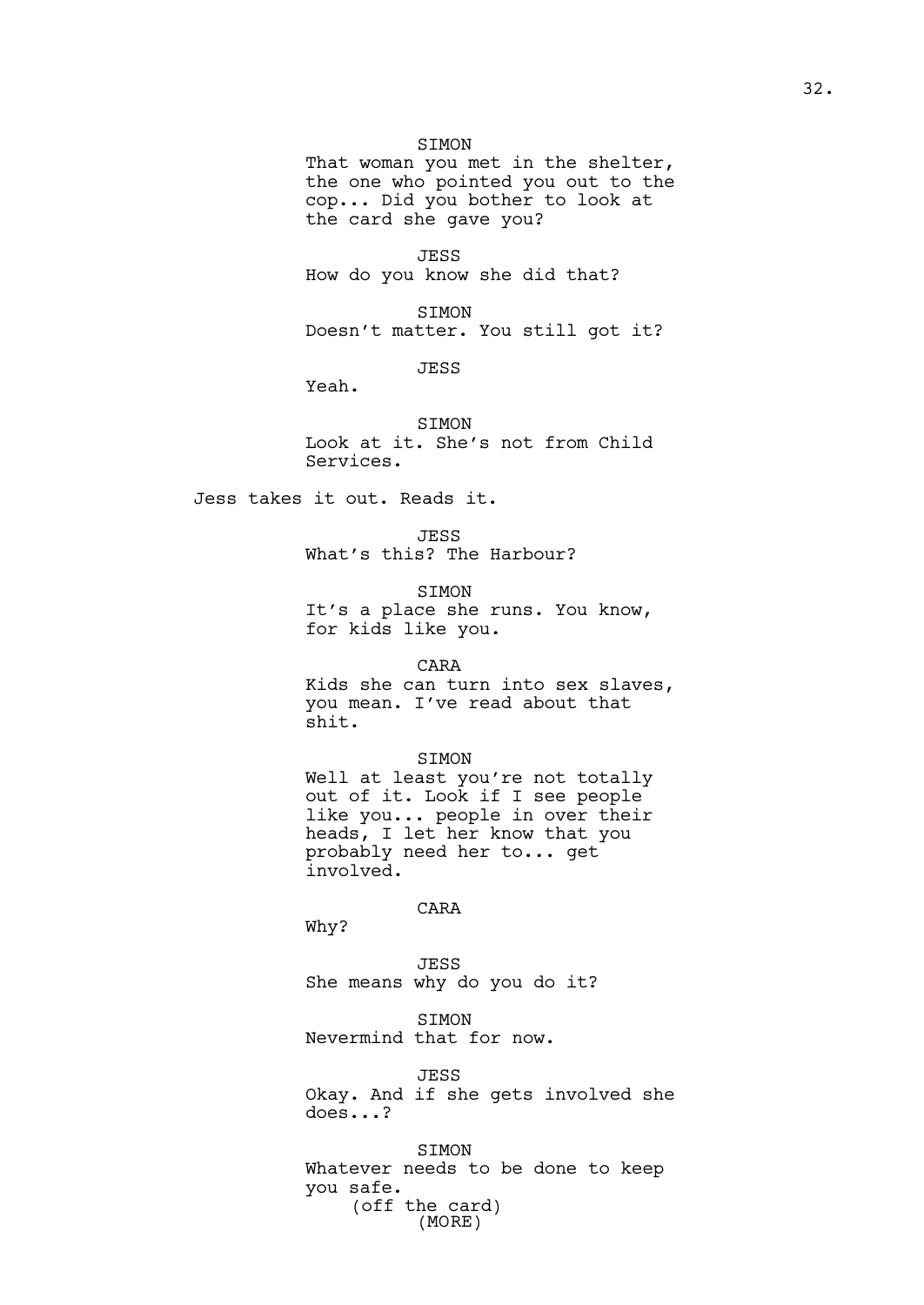That's her organization. She started it. SIMON (CONT'D)

JESS And she's not a social worker or anything?

SIMON

No...

CARA So what's her deal then?

SIMON She was a runaway herself. So she knows all about what it means.

JESS Really. What does she think it means?

## SIMON

Nothing good. Look, you go to her place and she'll do whatever she can for you. But you gotta go to her. She won't keep looking for you because she hasn't got the time. How's the sandwich?

# CARA

Good.

SIMON So what about it? I can take you to her place when we're finished eating.

**JESS** We'll think about it.

SIMON

Marco's there.

# CARA

Really?

## SIMON

Yeah. Come on, what kind of asshole would sell someone's dog. That was just part of making sure you knew how vulnerable you are. He's there. He's fine.

CARA

So...all those things you did and said were just supposed to scare us.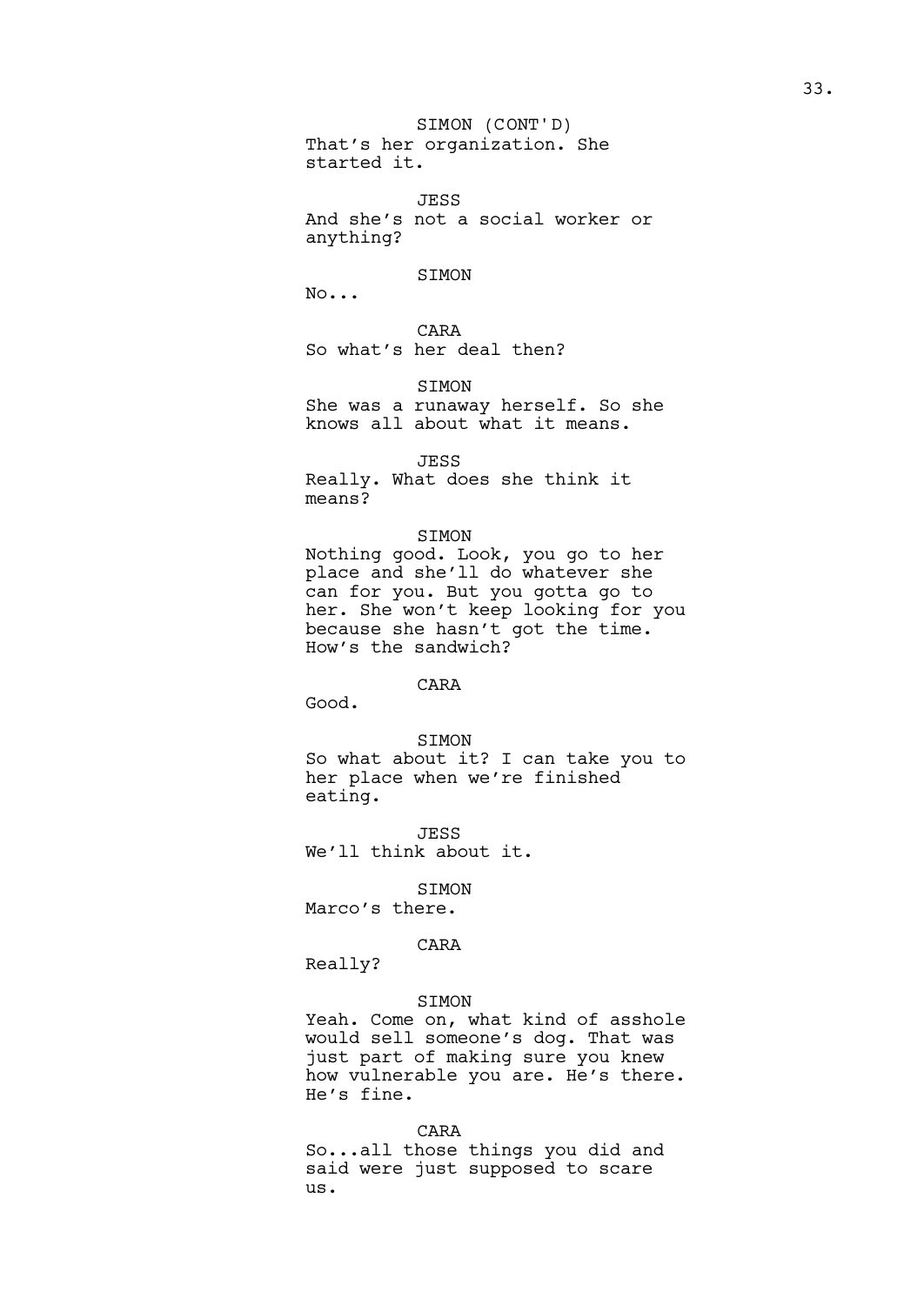SIMON Yeah. That's right.

JESS Well they didn't. They just pissed me off.

SIMON (to Cara) What about you?

CARA

Same.

SIMON Even those things about me, my life. Not knowing where my parents are?

JESS I just felt bad for you.

SIMON Well maybe next time I should add a few more gruesome details.

JESS So they were all lies.

# SIMON

A tactic. Not lies. Okay lies. But kids weren't getting the message. So we thought scaring the crap out of the new ones might work....

JESS And scaring the crap outta us included the guy who tried to snatch her.

SIMON That happened?

JESS

Yeah.

SIMON Well that was real then. That was a real thing.

JESS

Jesus...

# SIMON

Yeah. Look, why not just go meet Jayne. Let her hear what was going on at home. She might be able to--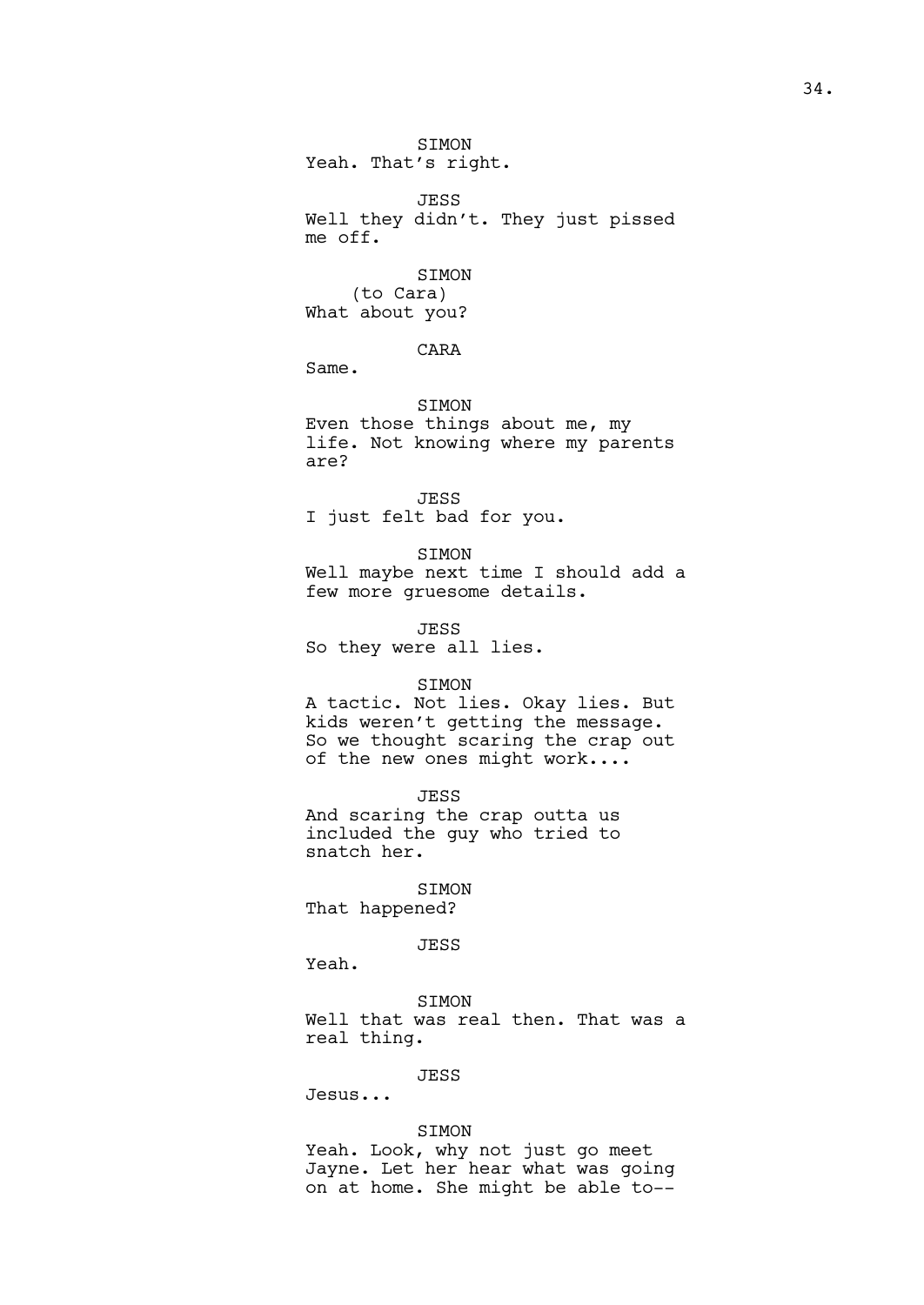JESS (to Cara) She'll get them involved.

SIMON

Who?

JESS Child Services. She'll have to eventually. (to Simon) We're not ready. I've got a plan I need to try first. I'm gonna find our father.

**STMON** He's not around?

JESS

Well he's around somewhere. I just need to find where that is.

CARA Our mum drove him away. She's crazy.

JESS She's got some mental problems.

SIMON Really. Has she been diagnosed?

JESS A few times. She's a schizophrenic. Or she's bipolar or she's borderline--

CARA Like it makes any difference what they call it anyway.

SIMON It makes a difference in how they treat it. Look are you going to go see my friend Jane or not.

JESS We haven't decided.

SIMON Okay. Well let me help you with that.

He takes out a badge. Shows it to her.

CARA What's that?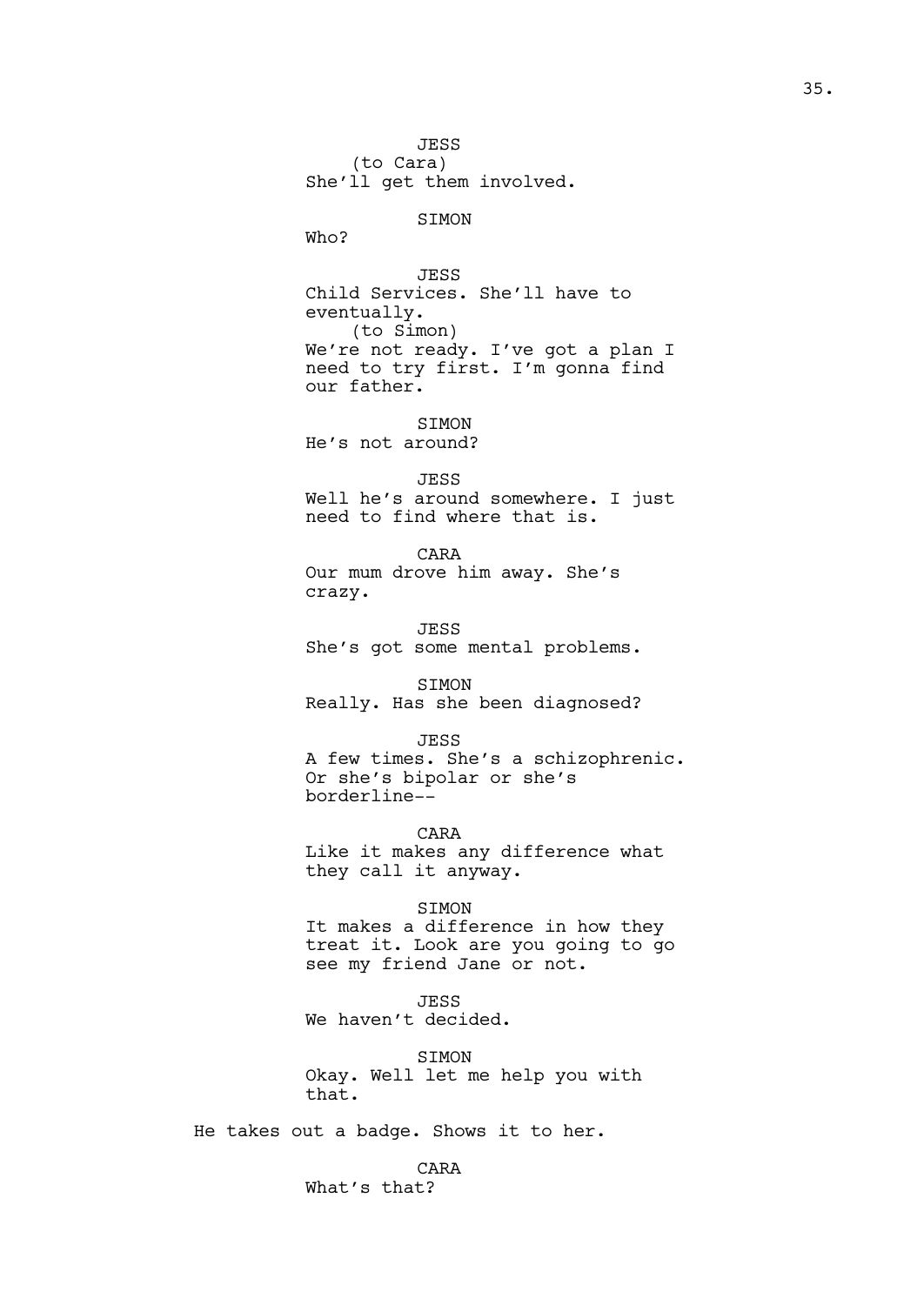He's a cop.

CARA (off the badge) An actual cop? Not a social worker or something.

# SIMON

(off the badge) They don't give these to social workers. And here's the deal. You go see my pal Jayne or I hand you over to Child's Services and what happens to you from then on is totally in their hands.

CARA

(to Jess) A cop.

JESS

Yeah...

CARA An actual cop.

JESS One who goes into garbage to get food that'll make us sick.

CARA

Yeah, really.

JESS

(shaking her head) Unbelievable... So you're like a total fake.

### SIMON

We're trying to save lives, Cara. Listen, I'll tell Jayne that going home is never going to be an option. And maybe she can think up some other--

# CARA

So you're like undercover.

#### JESS

And this is what you're supposed to do? Trick kids into getting help.

# CARA

Faker.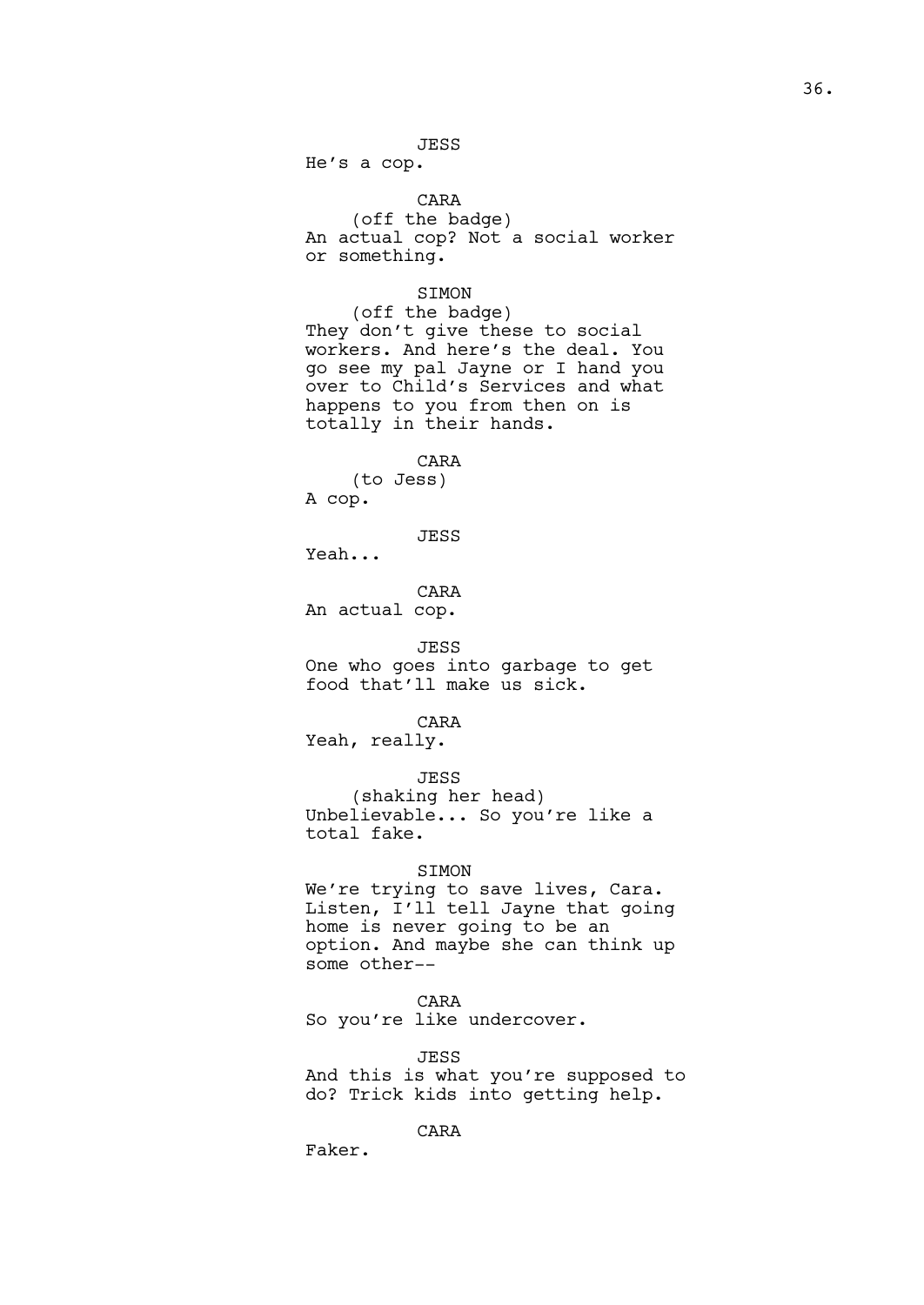# SIMON

Twenty-four.

## JESS

I thought you were younger. Except when I look at you now, you don't. You kinda look your real age. It's the way you're dressed. And your hair is dirty. You put a lot of effort into fooling people.

SIMON Into *helping* people.

## CARA

By fooling them.

## SIMON

Why are you concentrating on that? On the fooling instead of the helping?

### JESS

Because we don't like being fooled. That's what our mum does to people. She doesn't take her pills and then when the social worker or the nurse comes around she gets it together.

### CARA

We don't know how...

## **JESS**

...and she fools them into thinking she's fine. That *everything* is great. She cleans the house top to bottom. They've never seen such a clean house.

#### CARA

And she talks to them like she's normal.

JESS They've never talked to a more normal person.

# CARA

And when they're gone she looks at us and says, "That should help."

#### JESS

She means help keep them away. And it does.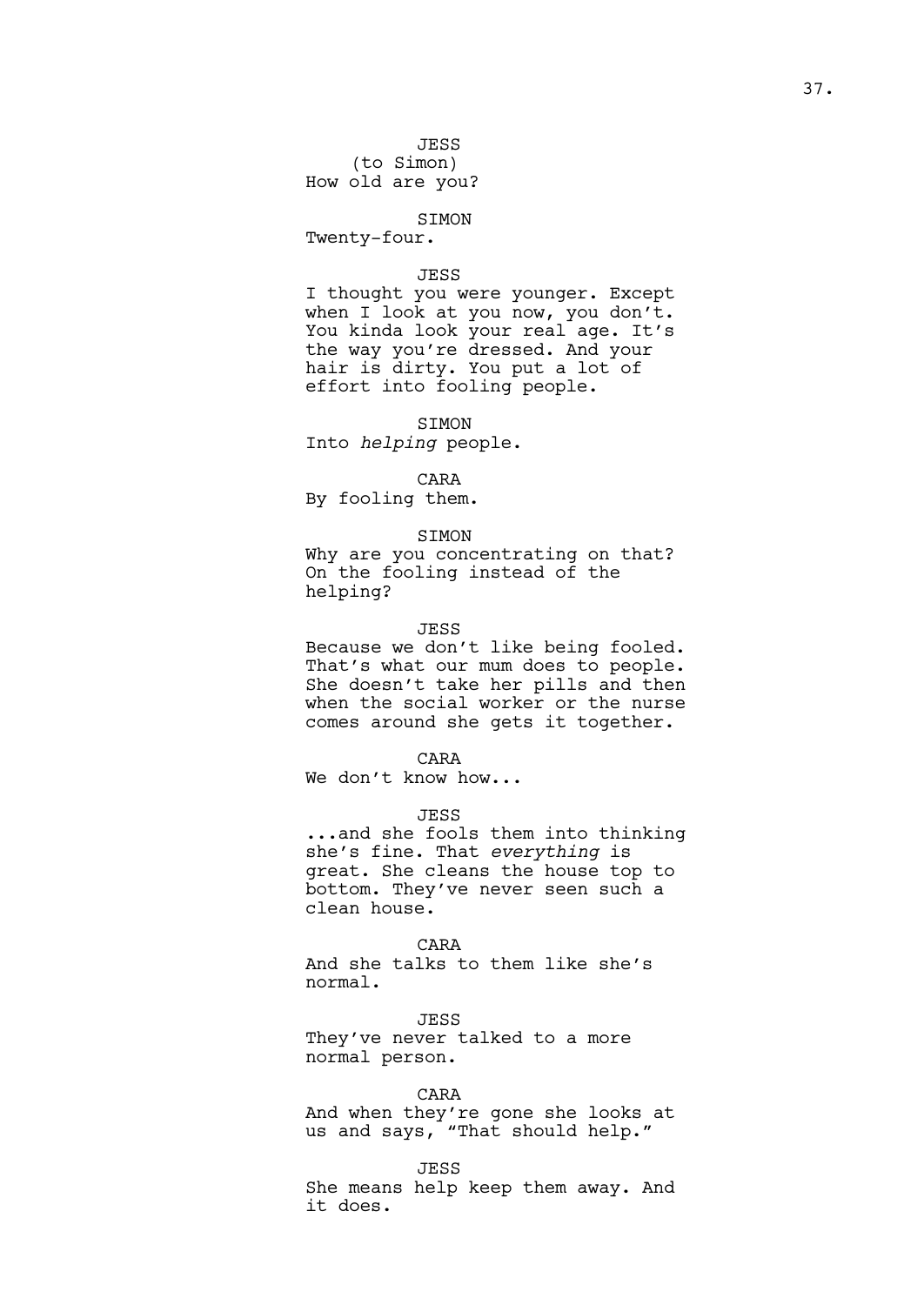# CARA

So fooling is a bad thing.

SIMON Did you ever tell the social worker what your mum was doing.

#### JESS

All the time. They didn't believe us. They said it was impossible for someone with her condition to do that "convincingly." They said no one could pull that off.

CARA But our mum can.

JESS And that just makes her scarier.

CARA We can't go back.

JESS

I can. If I can if find my dad and get him to help me with her.

SIMON What's your dad like?

CARA Scared. Scared and weak.

## JESS

He had it pretty rough in that house. I mean he wasn't perfect...

## CARA

He was supposed to take care of us, right. I told him I thought she was going to kill me, the way she got so mad.

SIMON And what did he do?

JESS

He got her put in the hospital twice.

CARA She lied her way out both times.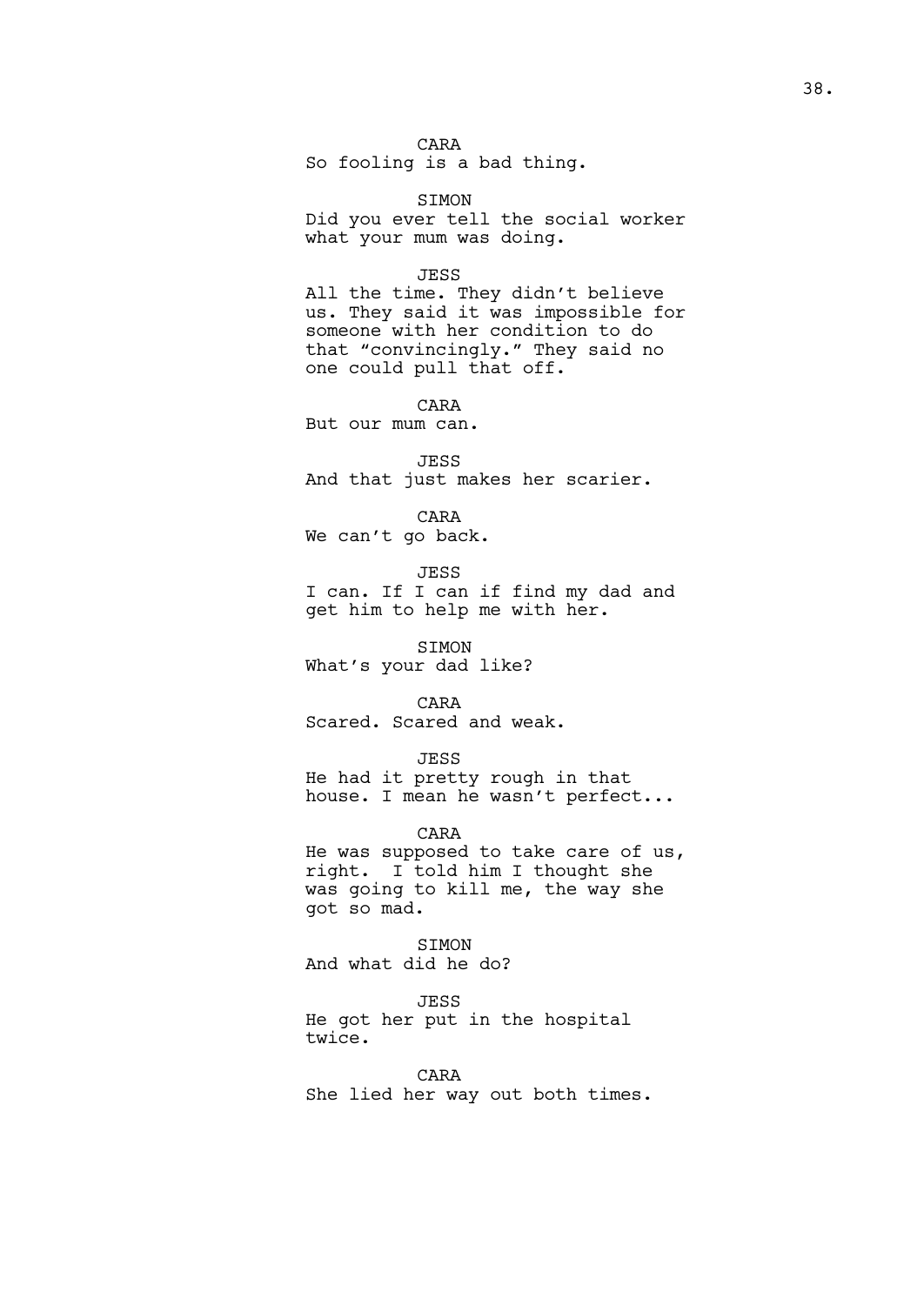JESS The last time she got so mad about him doing it, she said she was going to slit his throat while he was asleep. I guess he believed her because he left that afternoon.

SIMON It sounds like she's really sick.

CARA We don't care.

JESS She means it's not enough for someone to say that.

CARA We heard that a lot.

JESS And no one could make her better.

CARA So do you know someone who can?

SIMON Not unless she agrees to take medication.

CARA

So that means no.

# SIMON

It means it'll be hard but... Look You can go through everything with Jane and see what she can come up with about your mother, your situation... the whole thing. Plus you can get Marco back. Whatya say?

JESS We need to talk about it first.

He is just looking at them.

JESS (CONT'D) Just us. You can go. We'll catch up. The address is on the card, right.

SIMON Yeah, but I can wait.

CARA We don't want you to wait.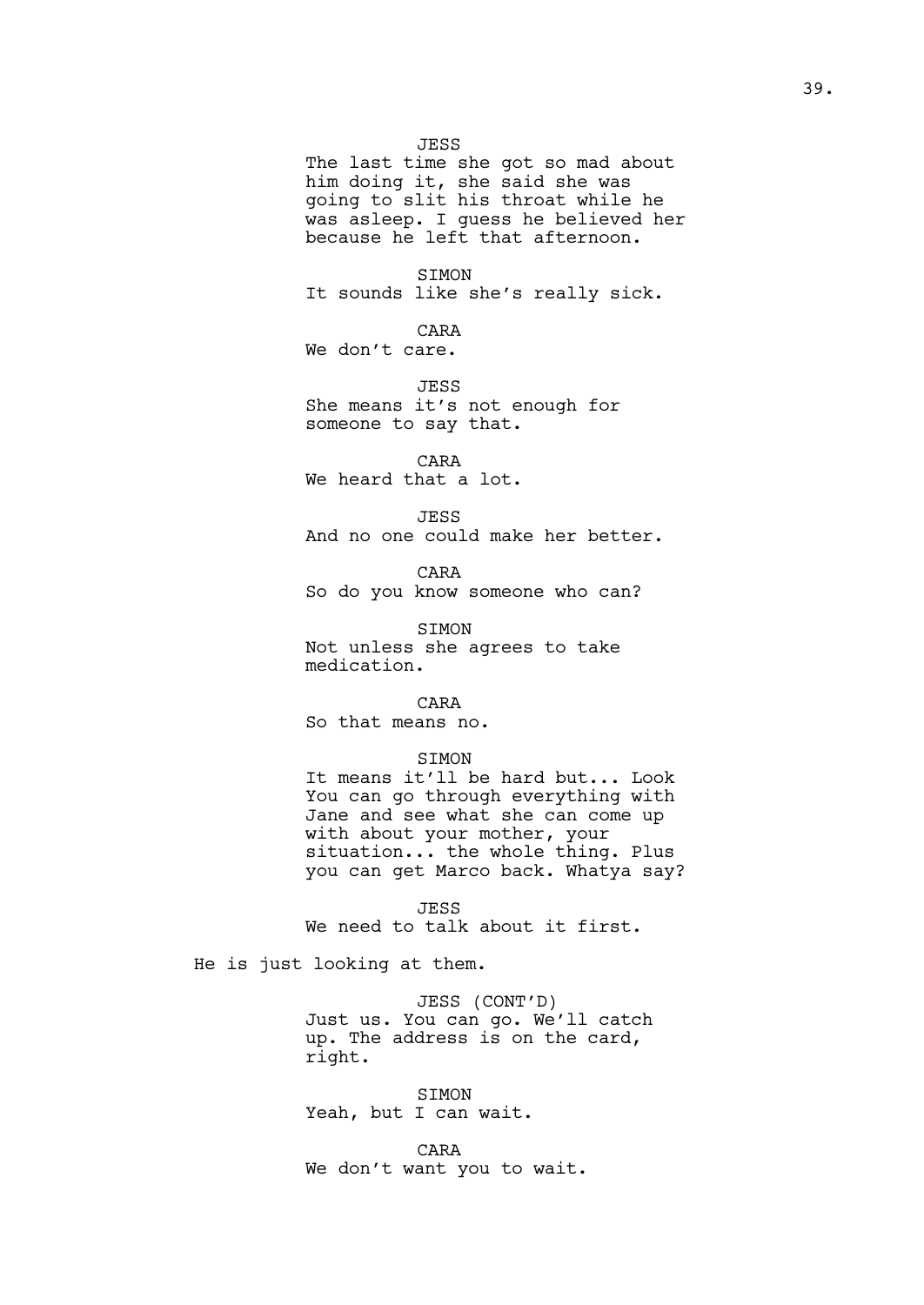JESS

We think better when we're alone.

SIMON Sure. But like I said, you really don't have a choice. So if you think you can just disappear on me, you're wrong, okay.

He is gone.

CARA

So what do you wanna do?

JESS

We have to make a choice, I guess. What are the chances of finding Dad and getting him to come back and help us...

CARA Not good probably.

JESS Yeah. And suppose they put mum in a hospital. That means foster care for us.

# CARA

Maybe separately.

JESS

Probably separately.

CARA

No. I can't be alone without you. We have to be alone together.

JESS

I know.

CARA I mean it. I can't take that chance.

JESS I know. So should we take off then?

CARA He said he could find us.

JESS Maybe he was just saying that. I mean he is full of shit, right.

CARA Yeah. Big time.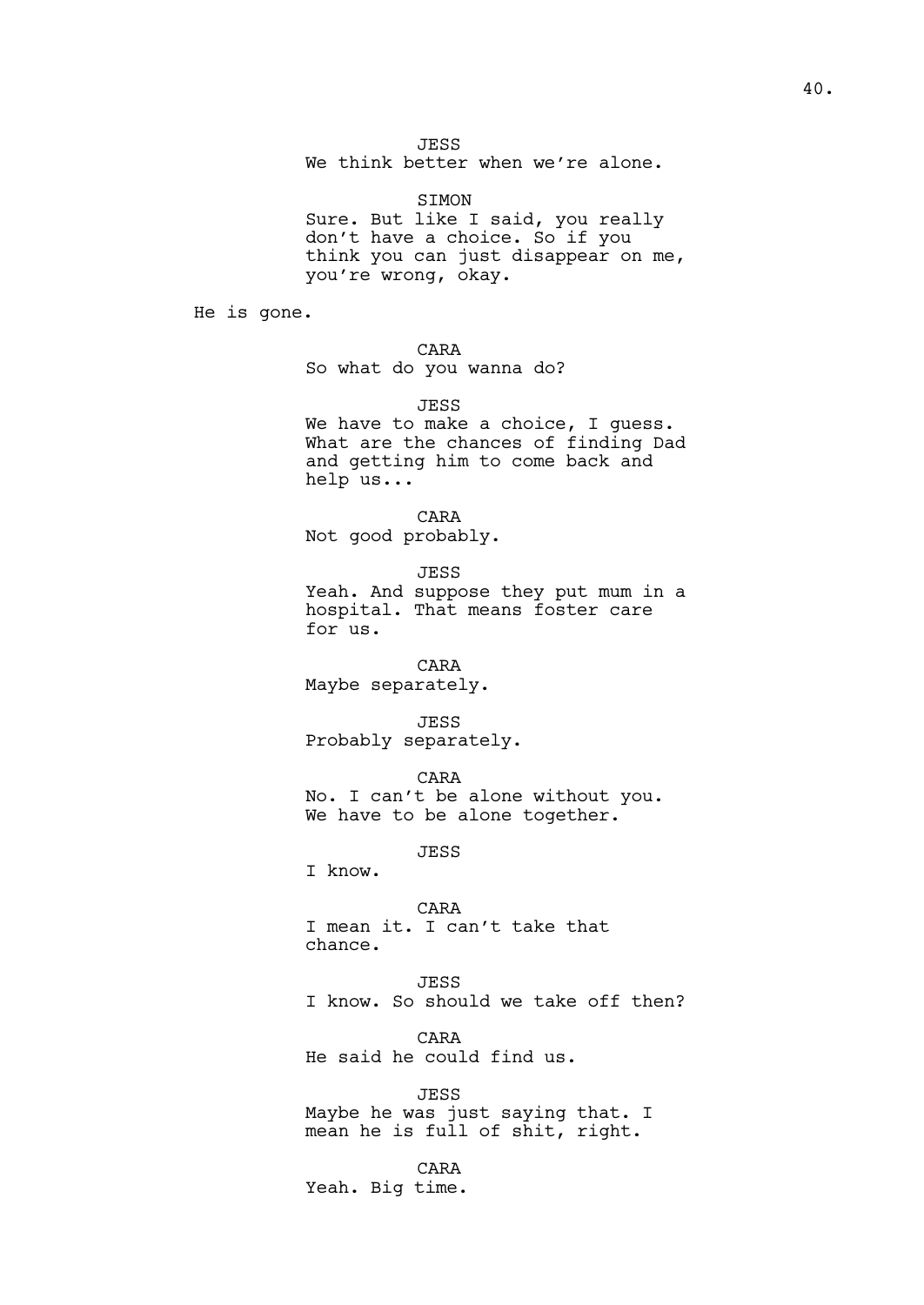JESS All those things he did to scare us. Bringing us food from the garbage.

# CARA

Too much.

```
JESS
```
Yeah. Crazy really. Like we didn't get enough of that crazy stuff at home.

CARA I think we're better on our own.

JESS Yeah. So we should just get on a bus and disappear then.

CARA

Yeah...

JESS But first we should go to where this Jayne person is.

CARA

Why?

JESS To get our dog back.

#### CARA

Right.

JESS I mean if she's got a plan that might help us. And keep us together

we could listen...

CARA Yeah. Listen. But not get fooled.

# JESS

Right.

CARA And if she tries to fool us even a little...

JESS We're out of there.

# CARA

Good...